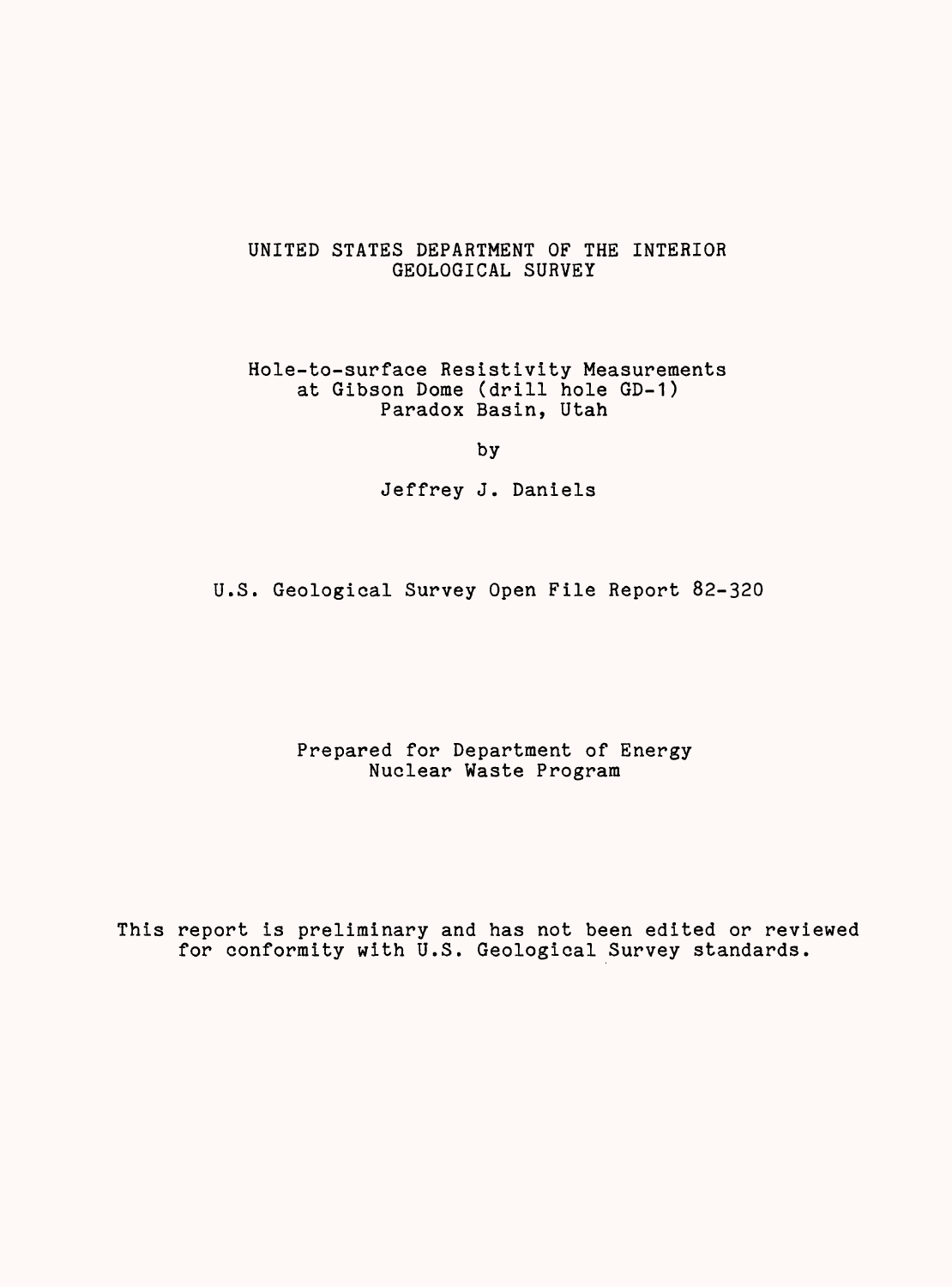# Hole-to-surface resistivity measurements

at Gibson Dome (drill hole GD-1),

Paradox Basin, Utah

by

Jeffrey J. Daniels

### Abstract

Hole-to-surface resistivity measurements were made in a deep drill hole (6D-1), in San Juan County, Utah, which penetrated a sequence of sandstone, shale, and evaporite. These measurements were made as part of a larger investigation to study the suitability of an area centered around the Gibson Dome structure for nuclear waste disposal. The magnitude and direction of the total electric field resulting from a current source placed in a drill hole is calculated from potential difference measurements for a grid of closely-spaced stations. A contour map of these data provides a detailed map of the distribution of the electric field away from the drill hole. Computation of the apparent resistivity from the total electric field helps to interpret the data with respect to the ideal situation of a layered earth. Repeating the surface measurements for different source depths gives an indication of variations in the geoelectric section with depth.

The quantitative interpretation of the field data at Gibson Dome was hindered by the pressure of a conductive borehole fluid. However, a qualitative interpretation of the field data indicates the geoelectric section around drill hole GD-1 is not perfectly layered. The geoelectric section appears to dip to the northwest, and contains anomalies in the resistivity

 $\mathbf{1}$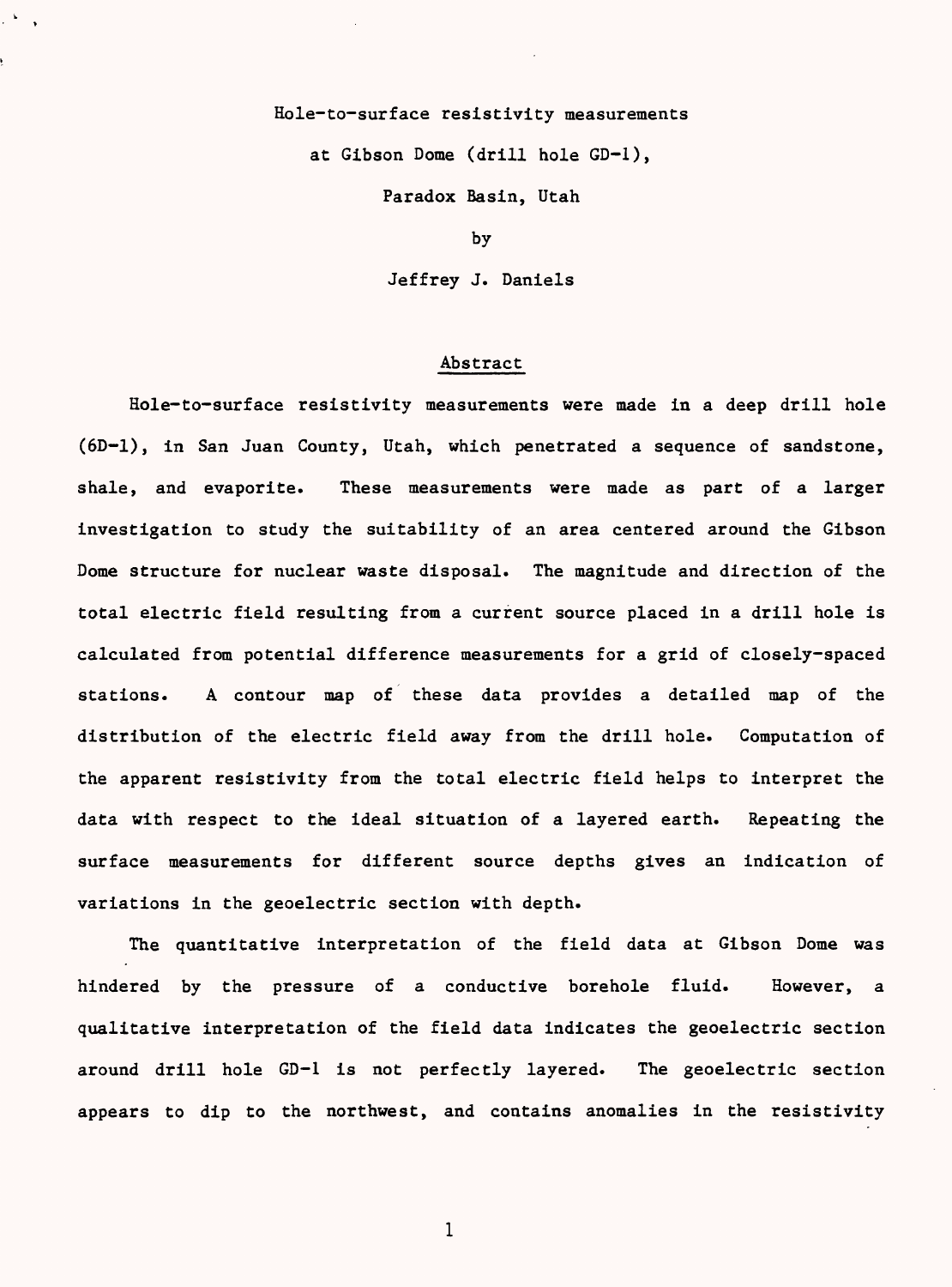distribution that may be representative of localized thickening or folding of the salt layers.

### Introduction

The geology in the vicinity of nuclear waste repositories must be evaluated without extensive drilling that might destroy the structural integrity of the rocks near the mined area. Hole-to-surface and hole-to-hole geophysical measurements can be useful techniques for determining the presence of geologic inhomogeneities away from a drill hole.

Hole-to-surface resistivity measurements were made in a drill hole (GD-1) around the Gibson Dome structure in San Juan County, Utah. The geology penetrated by drill hole GD-1 is summarized in figure 1. The total electric field surface measurements were made using three different source depths (518m, 762m, and 1524m) in drill hole GD-1. These measruements were made along lines radial to the source hole at 20<sup>0</sup> intervals. The location of drill hole GS-1 and the measurement lines are shown in figure 2.

Hole-to-surface direct current resistivity measurements are made by placing a pole or bipole source down a borehole and measuring the resulting distribution of the electric potential on the surface. Theoretical studies of surface potentials due to in-hole current sources have been described by Alfano (1962), Merkel (1971), Merkel and Alexander (1971), Snyder and Merkel (1973), and Daniels (1977, 1978).

Field studies conducted previously at Salt Valley, Utah (Daniels, 1980) indicated the feasibility of making hole-to-surface resistivity measurements over an evaporite sequence. However, the Salt Valley study was conducted

 $\overline{c}$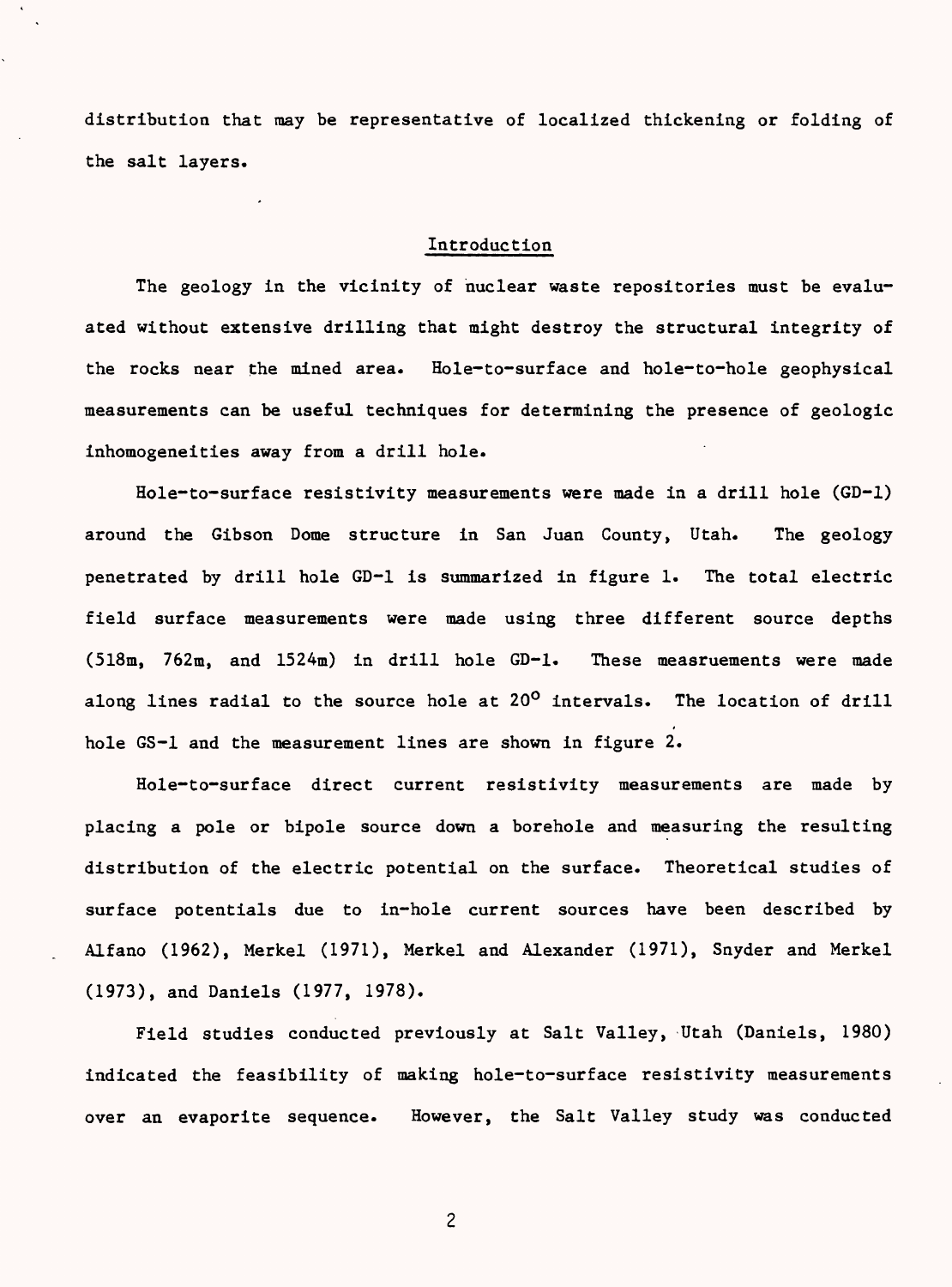



Figure 1.-Stratigraphic section and explanation of the geology penetrated. by drill hole GD-1 (Bob Hite, personal communication). The electric current sources were located at depths of 518 m, 762 m, and 1524 m.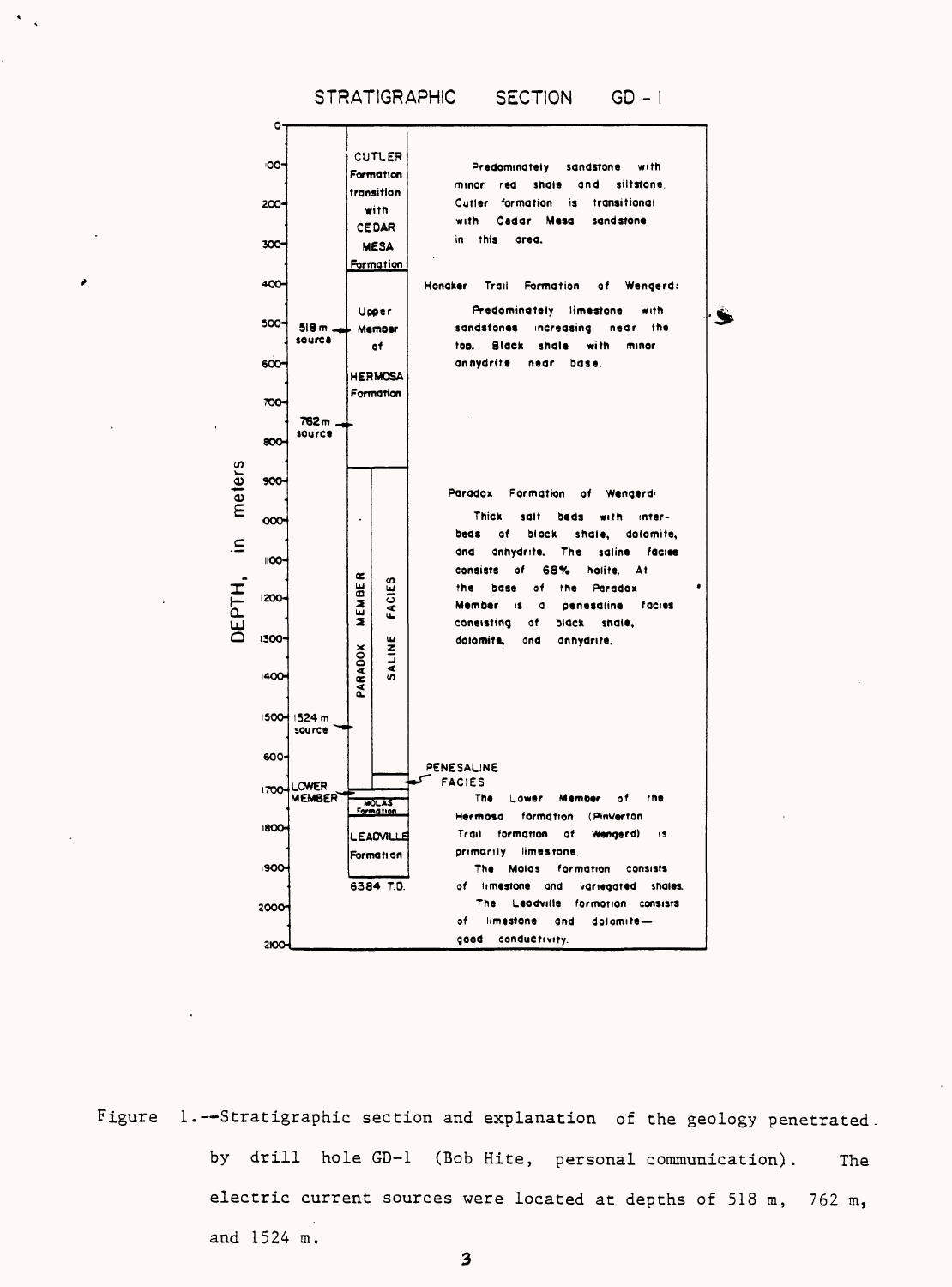

**R21E**

Figure 2.--Topographic map showing location of drill hole GD-1, in San Juan County, Utah. Measurement lines for data in this study are shown radiating from drill hole GD-1. Topographic contours are. in feet (1 ft. = 0.3048 m). Numbered divisions of land net are sections.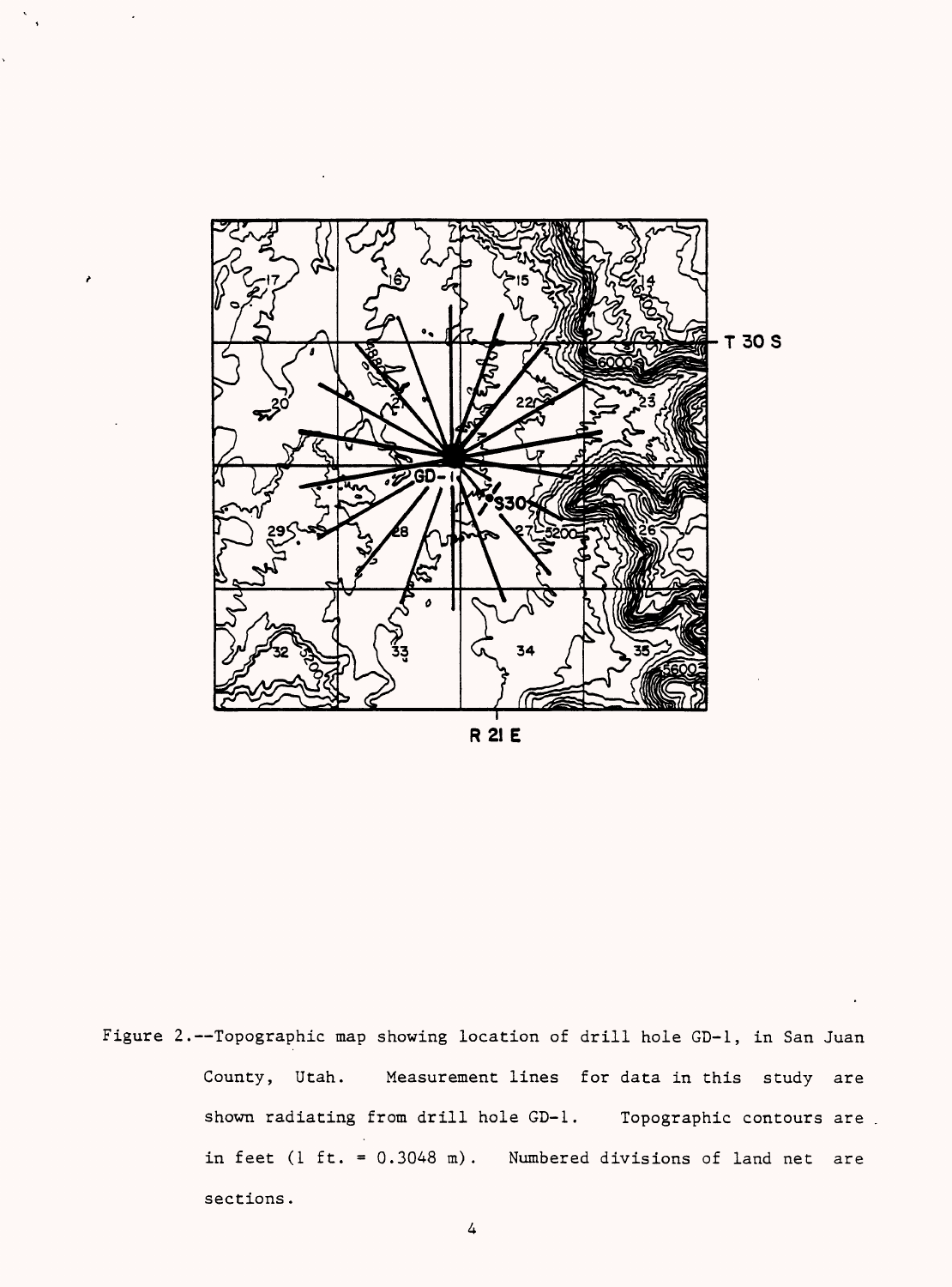using single component electric field measurements, which were shown in a subsequent study (Daniels, in press) to be less diagnostic of local geologic inhomogeneities than total electric field measurements.

The source-receiver configuration used in this study is shown in figure 3. The current source consisted of a current "sink" at the casing collar, and a current "source" at depth.

A dipole potential receiver, consisting of closely spaced poles, enables the interpreter to calculate the approximate total electric fields. The nonradial components of the electric field are zero in a homogeneous or a laterally isotropic earth. However, when lateral inhomogeneities are present in the geoelectric section, the direction of the electric current emanating from a buried current source is not radial, and it is necessary to measure two orthogonal components of the potential in order to measure the total electric field. The direction of the total electric field can be computed from orthogonal potential dipole measurements by maintaining a consistent orientation and polarity of the receiver.

# Reduction and analysis of field data

Contour maps of the magnitude and direction lines of the total electric field are shown in figures 4, 5, and 6 for current sources at depths of 518 m, 762 m, and 1524 m, respectively. The magnitude of the total electric field was calculated using the equation  $E_t = (E_x^2 + E_y^2)^{1/2}$ , where  $E_x$  and  $E_y$  are the orthogonal electric field components calculated by dividing the measured dipole potential by the receiver dipole length (15 m). The direction of the total electric field vector was calculated by computing the inverse tangent of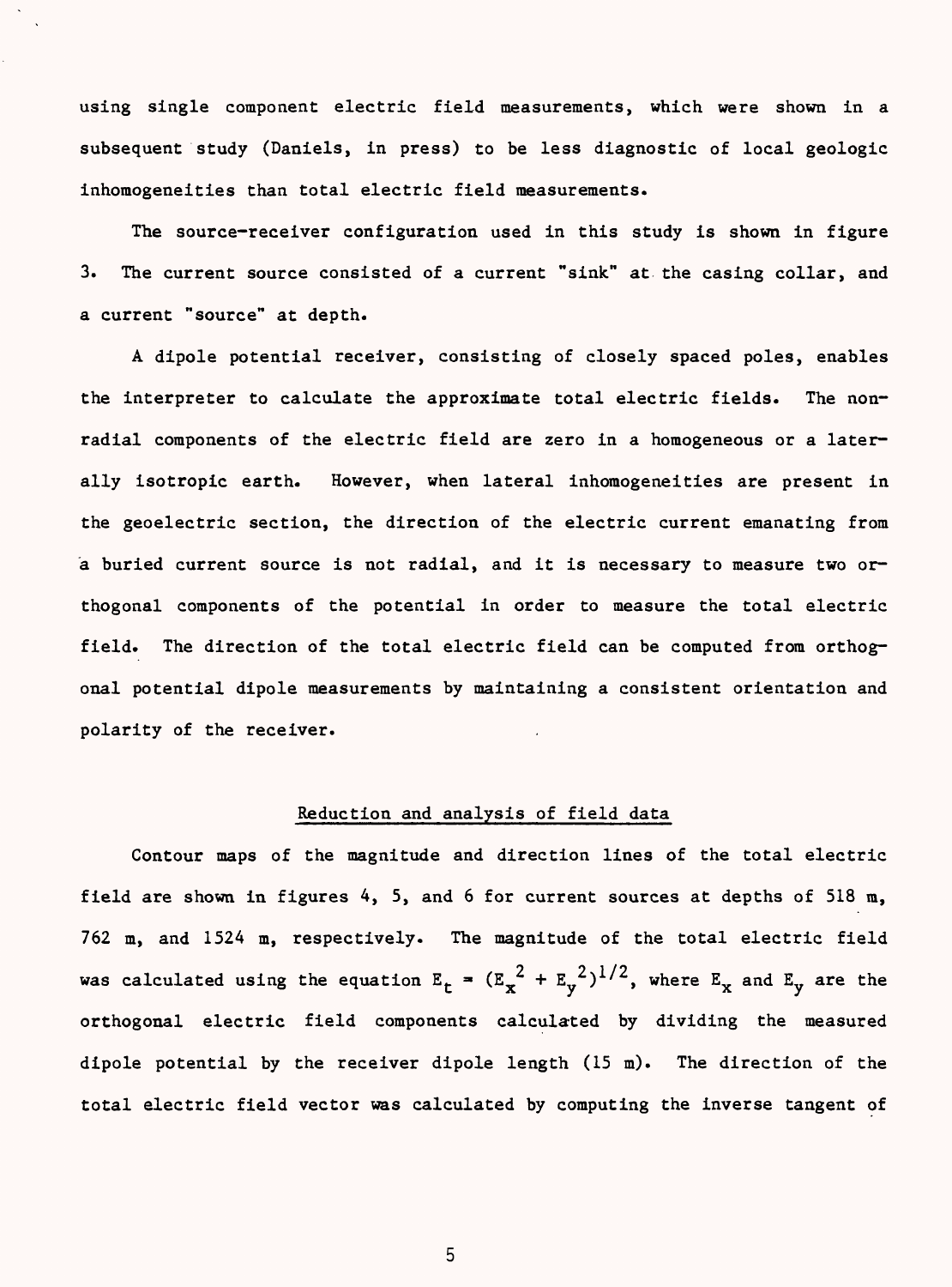

Figure 3.--Field measurement configuration. The total electric field is calculated from the orthogonal dipole potential measurements.  $(E_r)$ =  $((\Delta U_x/15)^2 + (\Delta U_y/15)^2)^{1/2})$ . The distances  $X_b$ ,  $r_b$ , and  $X_b$  ( $r_a$  = a  $\mathbf{X}_{\mathbf{a}}$ ) are used in the apparent resistivity calculation.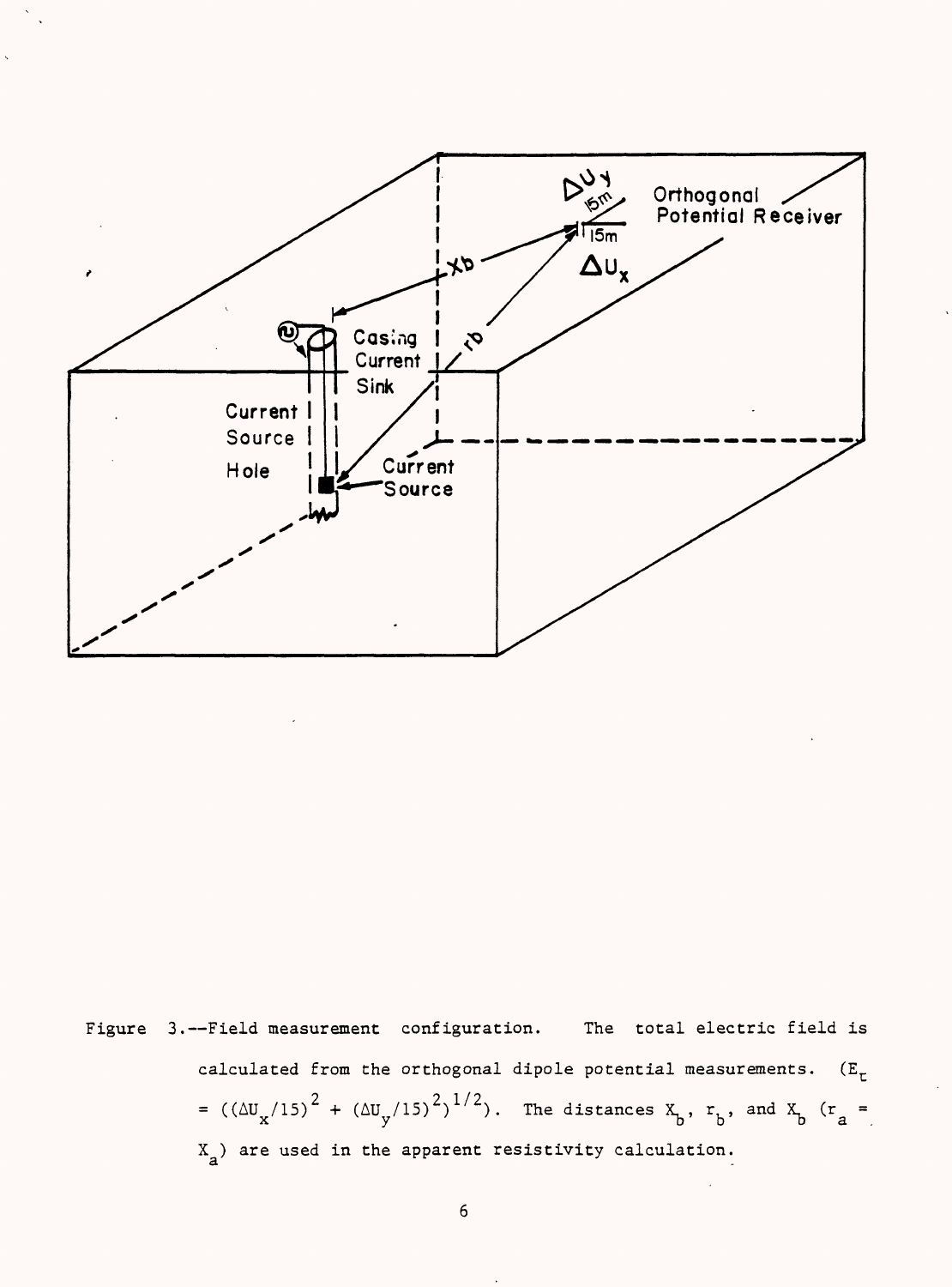

Figure 4.--Contour map of the magnitude of the total electric field divided by the source current for the current source at a depth of 518m. The direction of the total electric field is shown by lines originating at the measurement station location (indicated by "."). Units for the plotted values are  $V \cdot 10^{6} / (A \cdot m)$ . Drill hole GD-1 is located at the center and is indicated by the symbol "\*".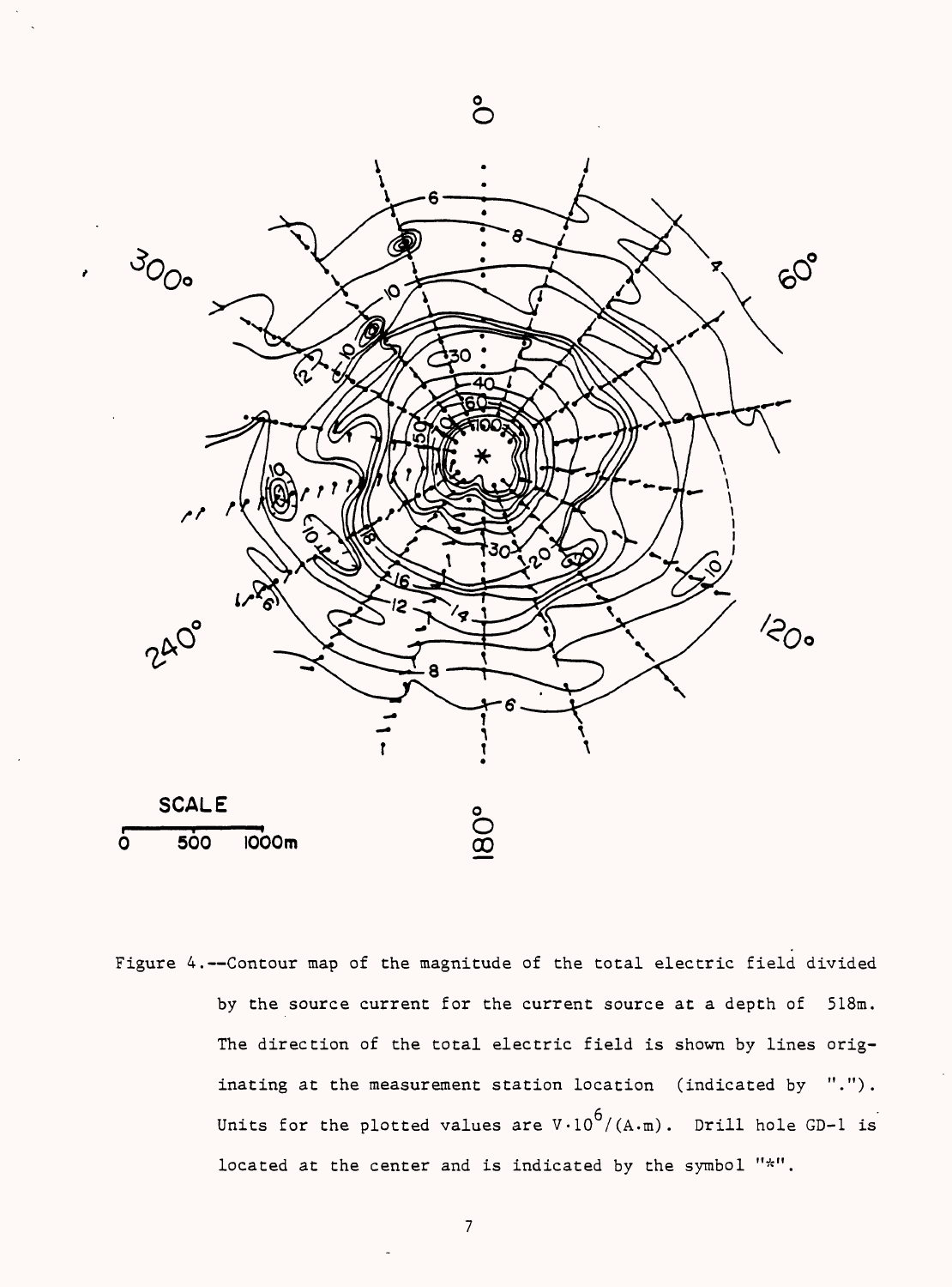

Figure 5.--Contour map of the magnitude of the total electric field divided by the source current for the current source at a depth of 762 m. The direction of the total electric field is shown by lines originating at the measurement station location (indicated by dot "."). Units for the plotted values are  $V \cdot 10^{6} / (A \cdot m)$ .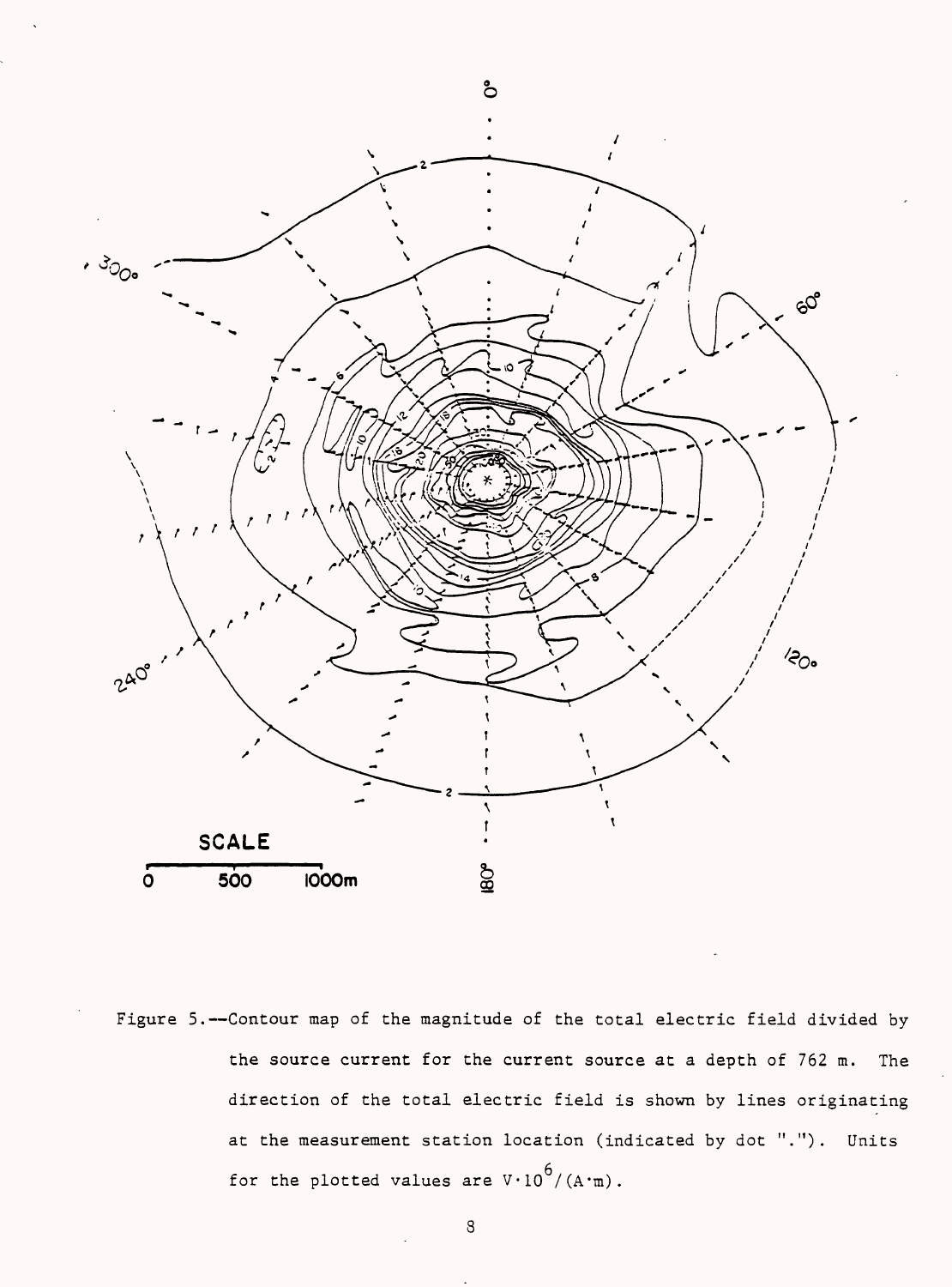



Figure 6.--Contour map of the magnitude of the total electric field divided by the source current for the current source at a depth of 1524 m. The direction of the total electric field is shown by lines originating at the measurement station location (indicated by dots "."). Units for the plotted values are  $V \cdot 10^{6} / (A \cdot m)$ .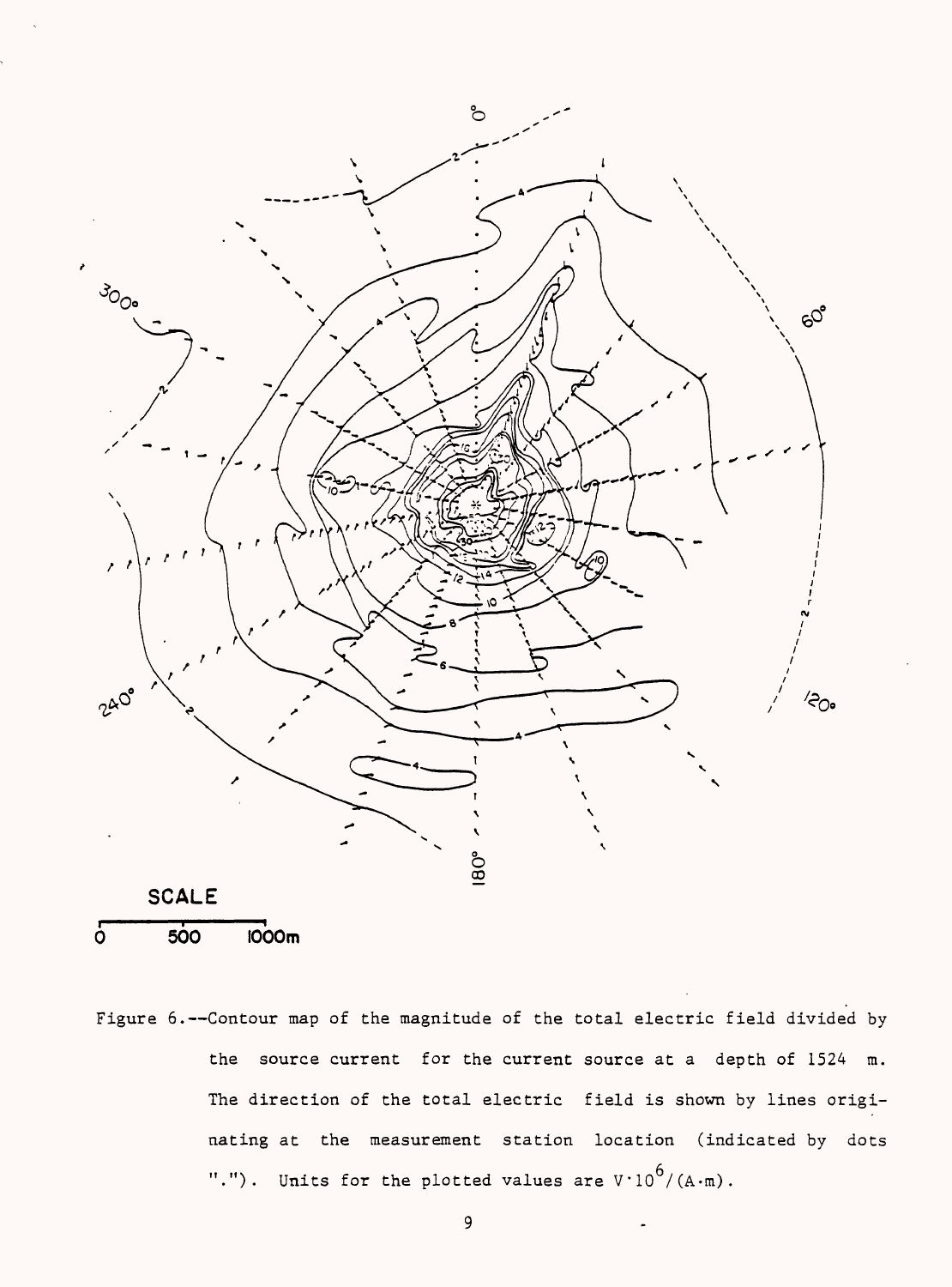the orthogonal electric field components.

Electric field measurements for each of the source depths show a generally radial distribution of the direction of the electric field array from the drill hole containing the current source, and a nearly circumferential contour pattern of the magnitude near the source holes. Deviations from the fields  $e$ xpected $\blacktriangleright$ or a laterally isotropic earth include low electric field anomalies at a distance of 500-to-600 m from the source along the 300° line for source depths of 518 m and 762 m (figures 4 and 5, respectively). A high electric field anomaly dominates the response along the  $20^{\circ}$  line for a source depth of 1524 m (figure 6). Deviations of electric field direction lines from the radial direction point towards conductive inhomogeneities in the layered section. The interpretation of these anomalies will be discussed later in this report.

The apparent resistivity is calculated from the total electric field using the formula:

$$
\rho_{a} = E_{t} \left( \frac{2 \pi}{I} \right) \left\{ \frac{1}{x_{b}^{4}} + \frac{x_{b}^{2}}{r_{b}^{6}} + \frac{2}{x_{b}r_{b}^{3}} \right\} -1/2
$$

where I is the input current,  $r_h$  is the total distance between the "B" current source and the receiver, and  $X_h$  is the surface projection of  $r_h$ . The geometric correction for the apparent resistivity calculation is a radially symmetric factor that can enhance electric field contour patterns that trend circumferential to the source hole, and diminish patterns that trend radially to the source hole. Calculating the apparent resistivity from the total electric field can aid qualitative interpretation when the primary geoelectric section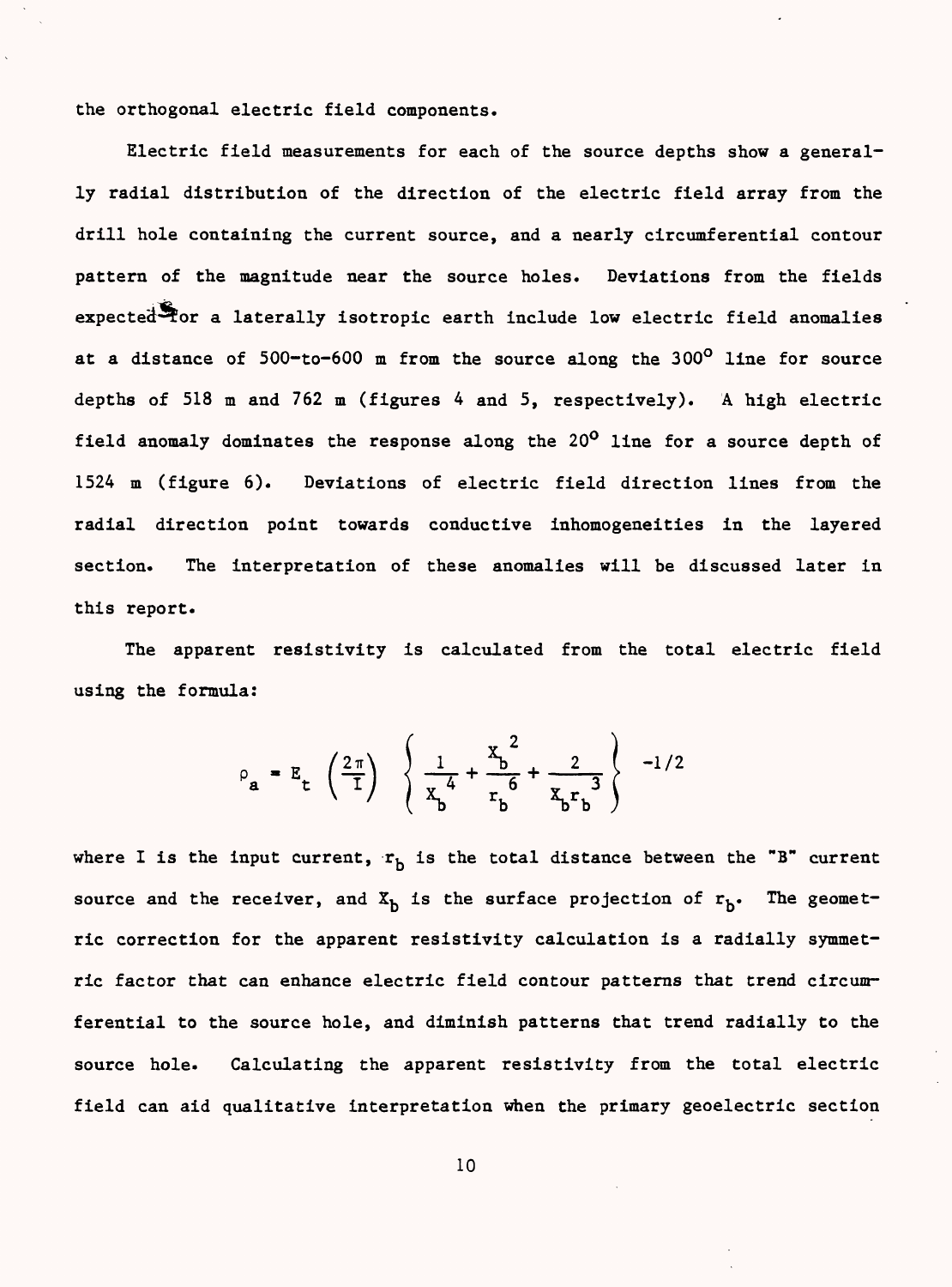consists primarily of a laterally isotropic media.

Apparent resistivity contour maps for each of the three source depths are shown in figures 7, 8, and 9 for source depths of 518 m, 762 m, and 1524 m, respectively. These resistivity contour maps show a less circumferentially symmetric pattern than the corresponding electric field contour maps (figures 4, 5, and 6). However, the basic contour pattern is approximately that of a laterally isotropic medium. An anomalous region, containing both resistivity highs and lows is present in the vicinity of the 220<sup>0</sup>-to-300<sup>0</sup> lines for distances greater than 1000 m for source depths of 518 m and 762 m (figures 7 and 8, respectively). Anomalies in this region are nearly absent for a source depth of 1524 m (figure 9). An interruption in the contour pattern also is present in the vicinity of  $160^0$ -to-200<sup>0</sup> for source depths of 518 m (figure 7) and 762 m (figure 8), indicating the possible presence of a shallow conductive zone. The lines from approximately  $0^0$ -to-80 $^0$  contain zones of anomalously high resistivity values for each of three source depths. The possible geologic, cause of these anomalies will be discussed later in this paper.

# Layered interpretation of field data

Geophysical well logs and core analysis (Bob Kite, personal communication, May, 1981) from each of the source depths in the study indicates the presence of a layered stratigraphic and geoelectric section. Profiles from the resistivity contour maps in figures 7, 8, and 9 are shown in figure 10 along with a layered earth model and the corresponding model response for source depths of 518 m, 762 m, and 1524 m. The depth of the interface between layers 4 and 5 is approximately equal to the depth of the first salt in drill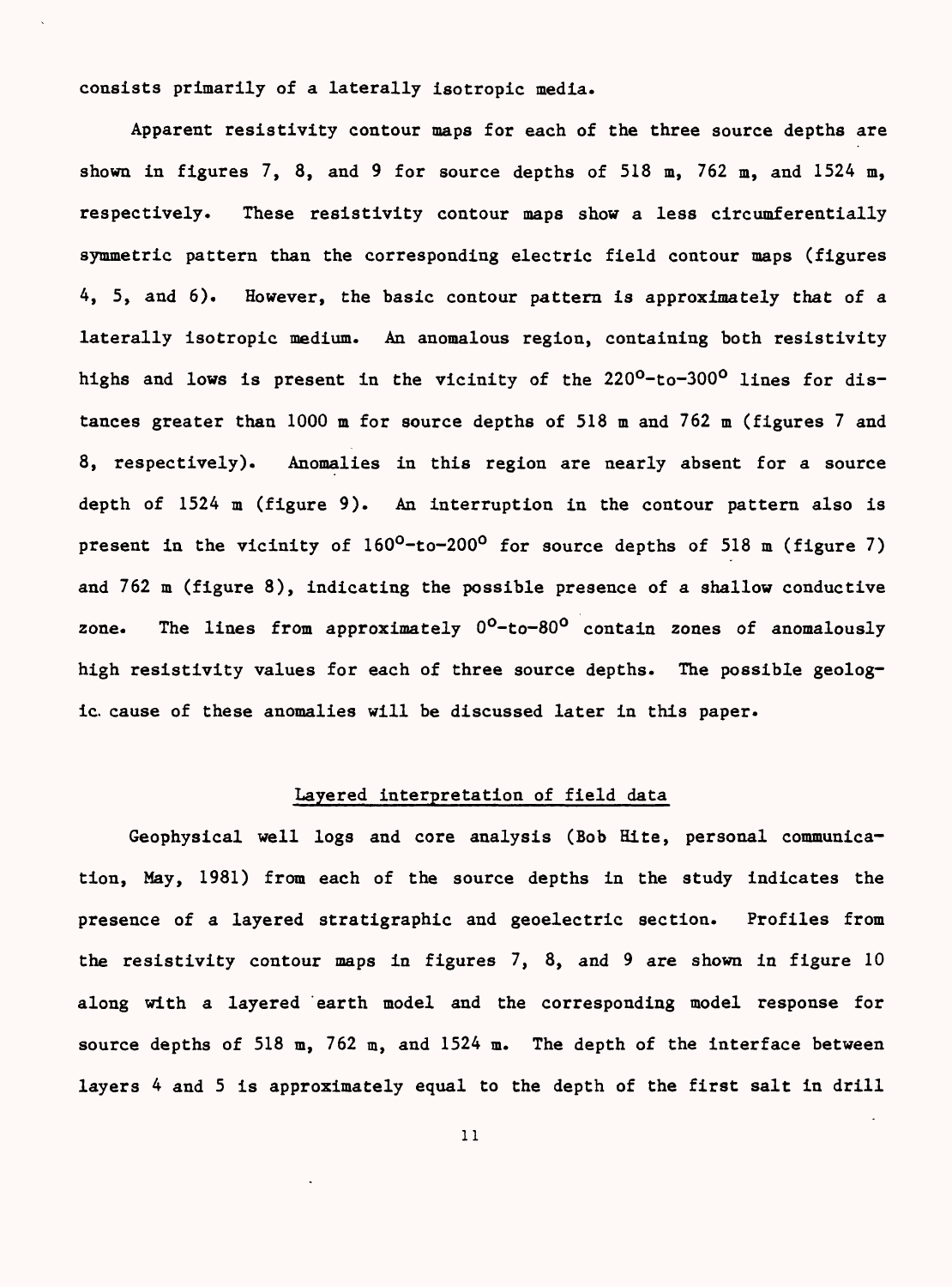

Figure 7.--Contour map of apparent resistivity (in ohm-m) for the current source depth of 518 m. Drill hole location is indicated by an "\*".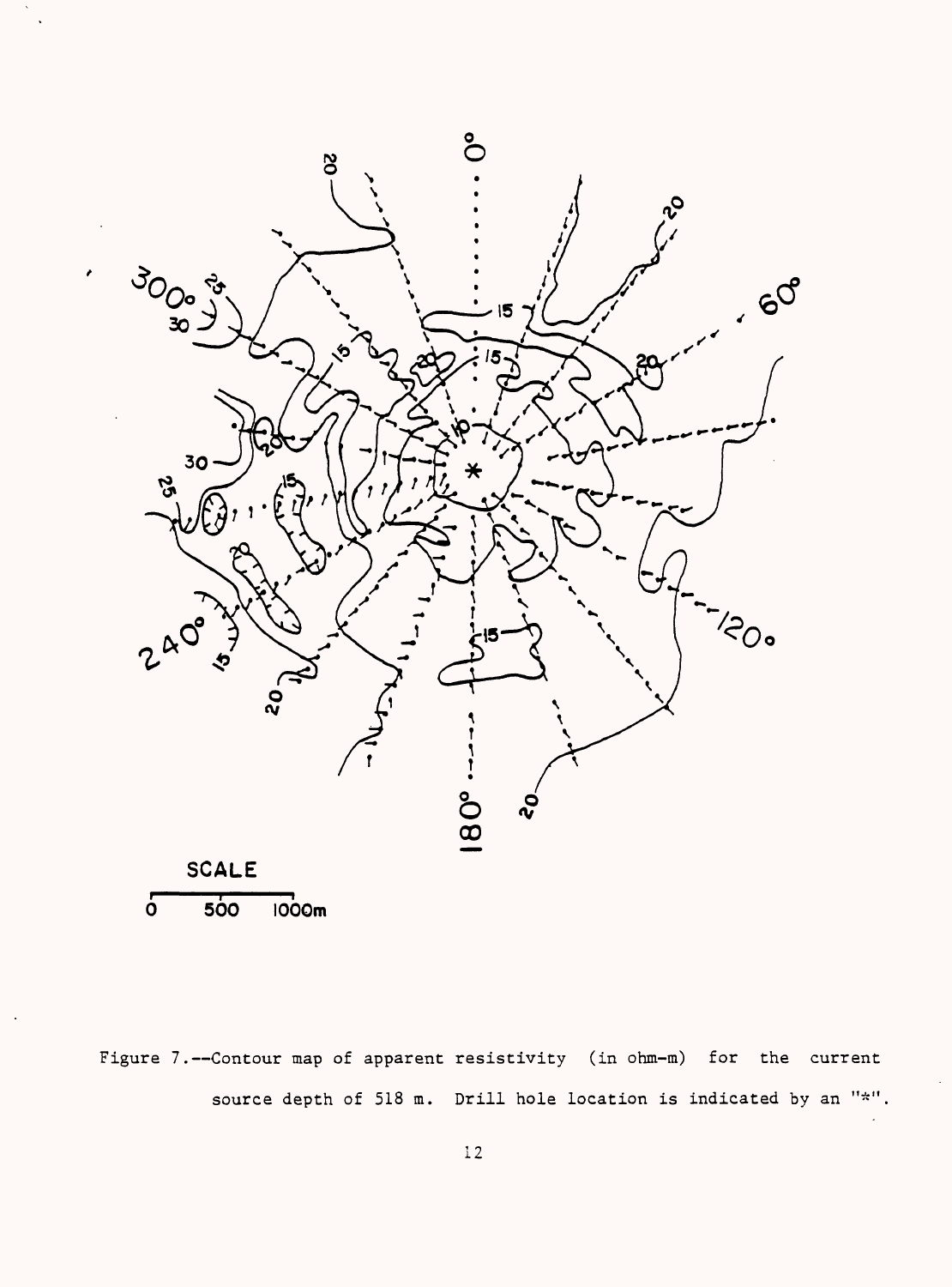

Figure 8.--Contour map of apparent resistivity (in ohm-m) for the current source depth of 762 m. The location of drill hole GD-1 is indicated by the symbol "\*".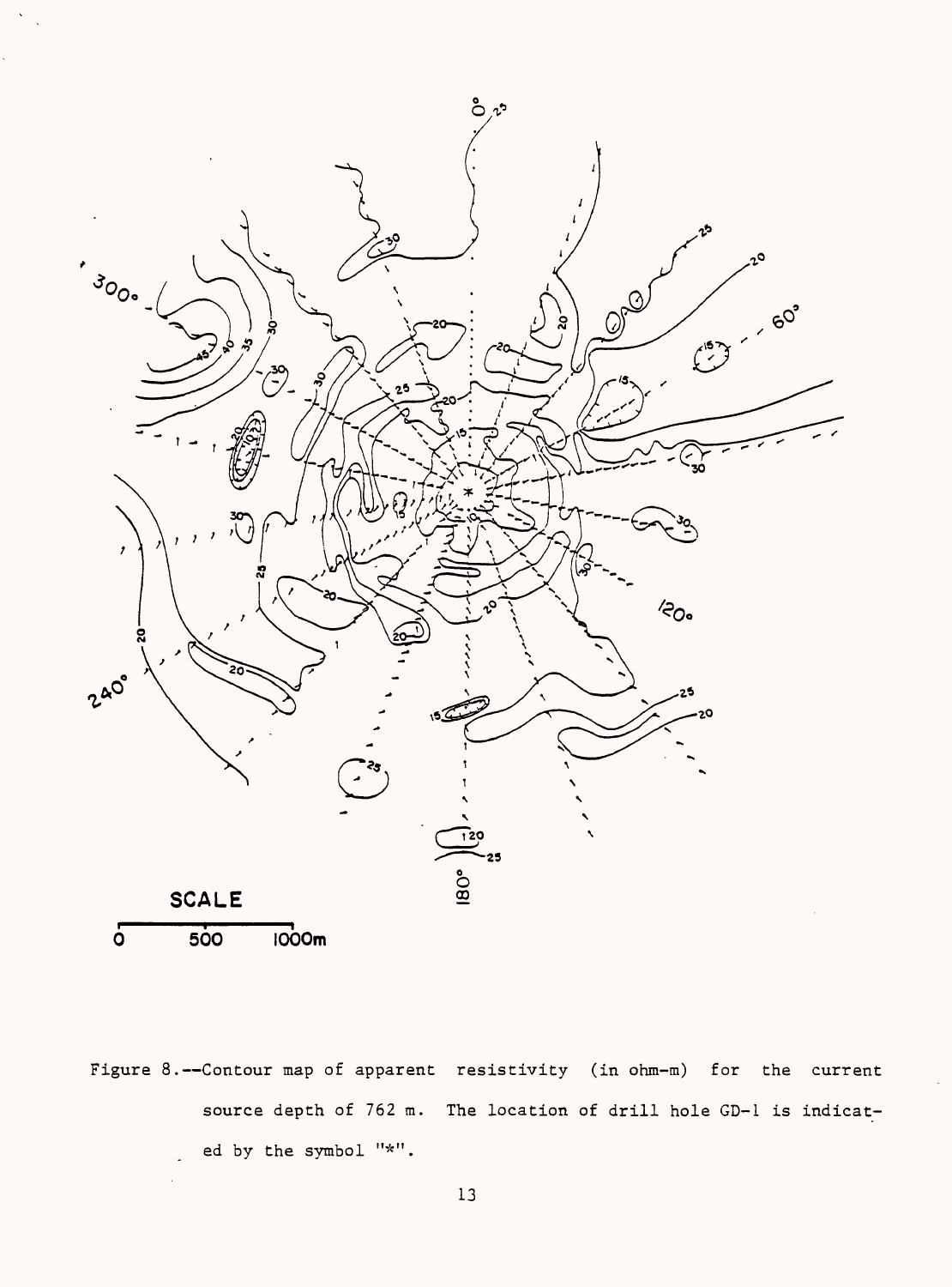



Figure 9.--Contour map of apparent resistivity (in ohm-m) for the current source depth of 1524 m. The location of drill hole GD-1 is indicated by an "\*".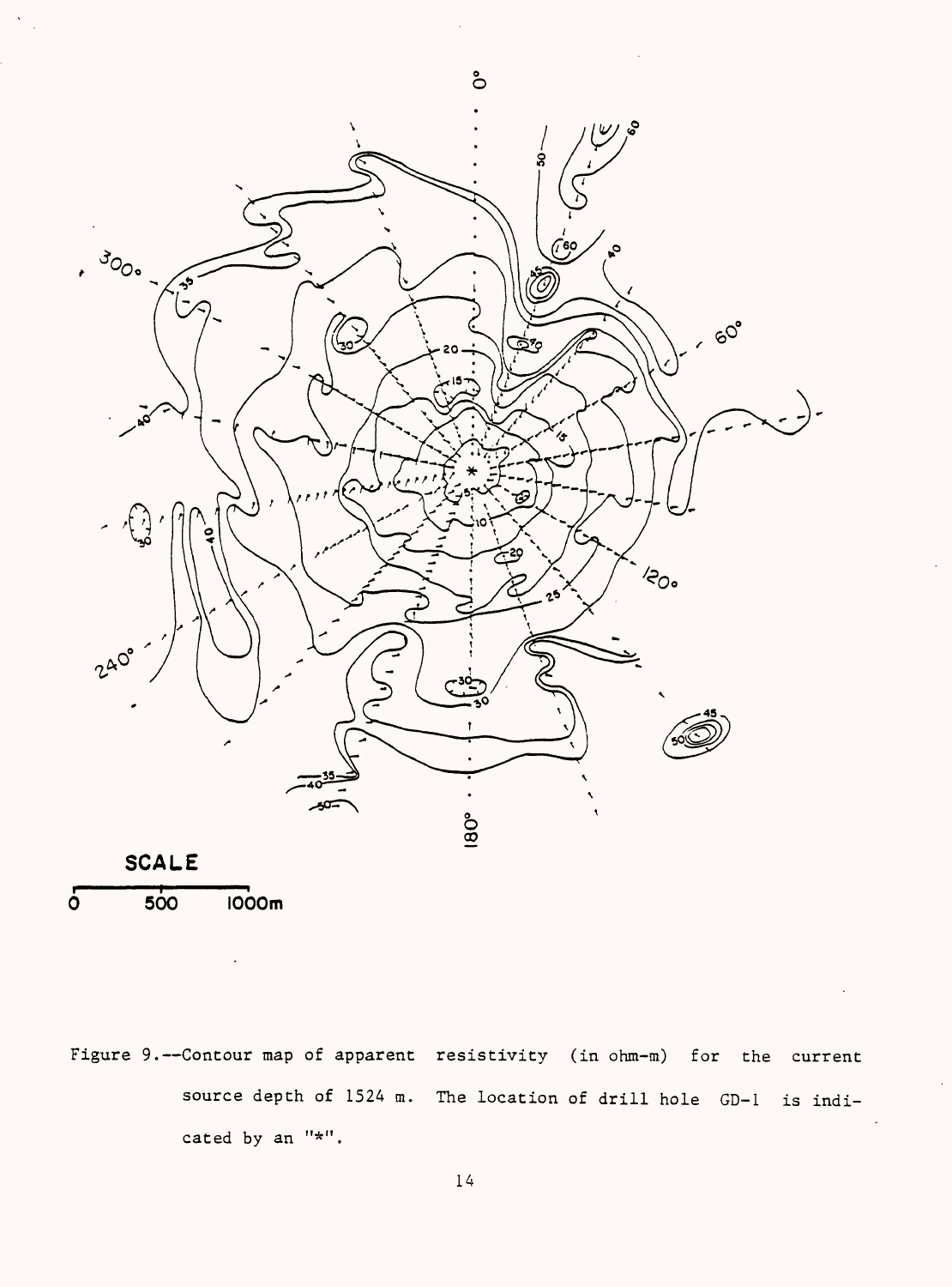



**L**<sub>5</sub>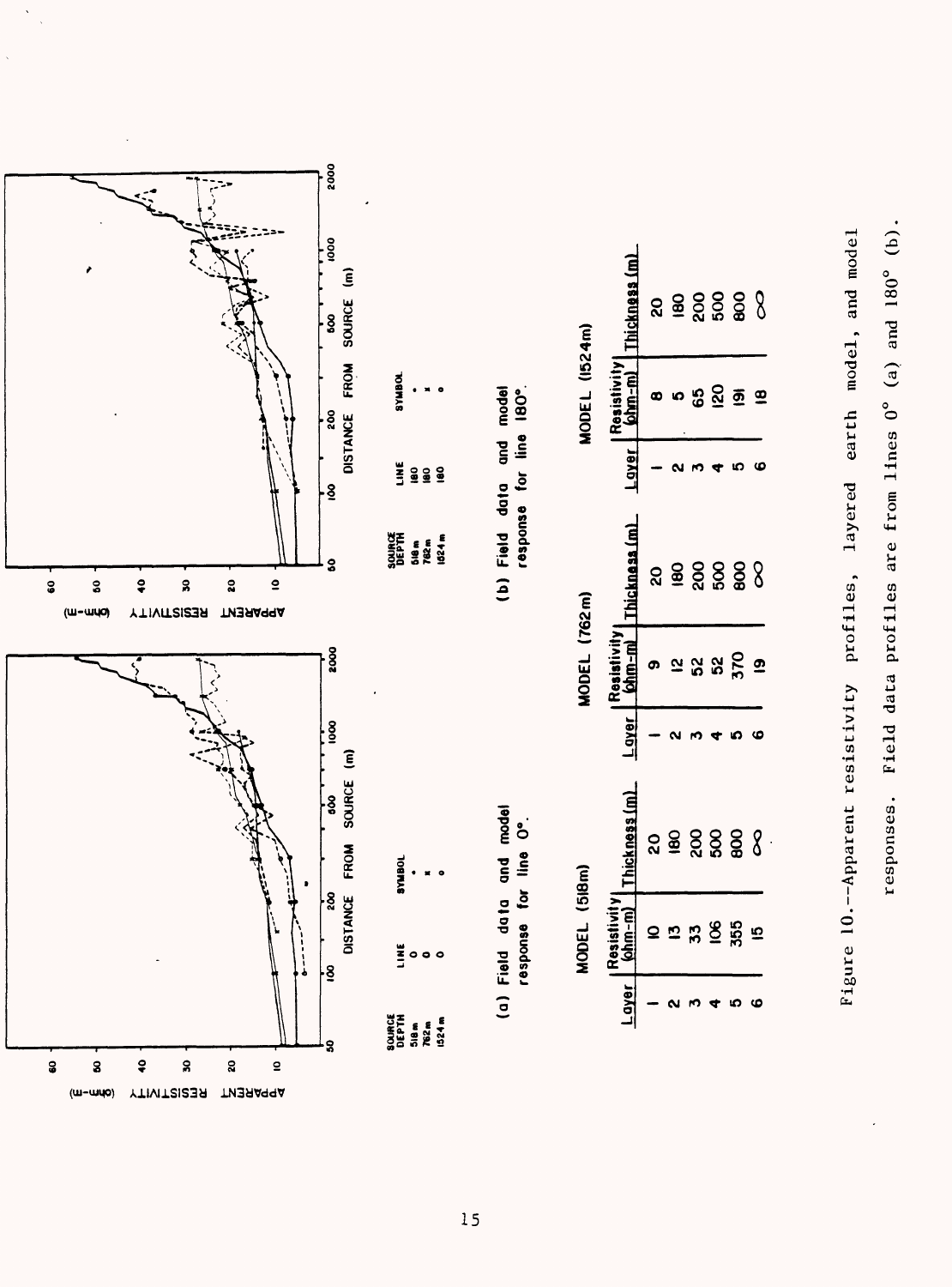hole GD-1. The layered sequence chosen for the hole-to-surface model is similar to a Schlumberger resistivity sounding curve for this area, which is shown in figure 11.

A residual apparent resistivity map is obtained by subtracting the layered earth model response from the field data. Residual maps for the three source depths discussed in this paper are shown in figures 12, 13, and 14. Regions on the residual maps that have values near-zero are zones where the layered earth model fits the field data.

### Subtraction reduction of resistivity data

Different source depths should yield apparent resistivity values that are indicative of the geoelectric section at different depths. Given a measurement from a shallow source and a deep source, the response from the deeper source will reflect the geoelectric section above the shallower source in addition to the geoelectric section between the shallower source and the deeper source. Subtracting the response values for the deep source from the values for the shallow source should enhance the deeper anomalies. Since the response from different source depths are not simple additive functions, this calculation will only give an approximate, and qualitative, estimate of the geoelectric section between the two source depths.

Subtraction-reduction contour maps for source depths of 518 m-to-762 m, and 762 m-to-1524 m are shown in figures 15 and 16, respectively. The resistivity subtraction-reduction in figure 15 illustrates that there is very little difference between the resistivity responses for the two shallow sources. Both of these sources are above the first major high resistivity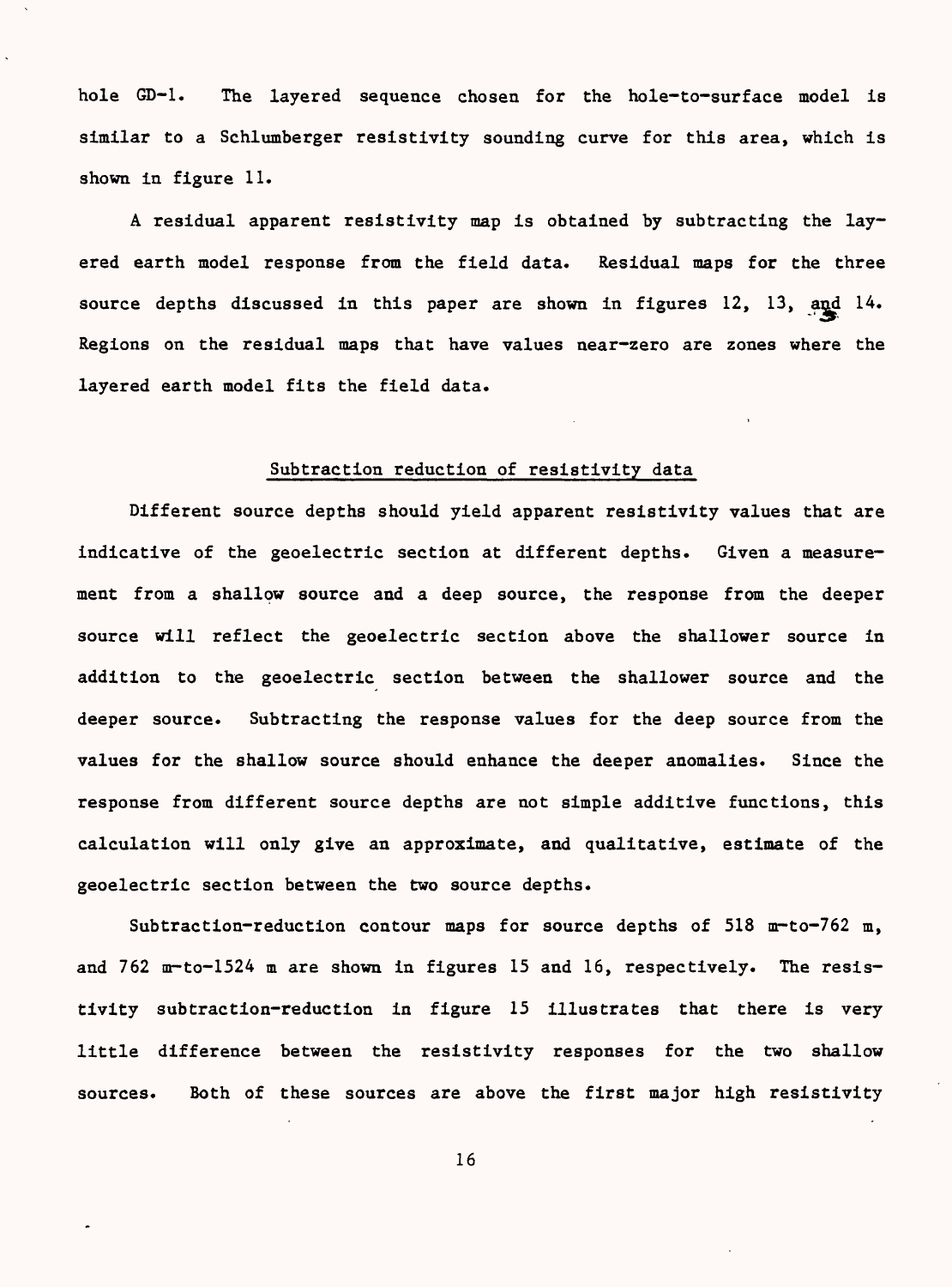

Figure 11.--Schlumberger sounding field data (indicated as "."), interpreted layered earth model (heavy line) and layered earth model response for sounding near drill hole GD-1 (Ray Watts and Bob Bisdorf, personal communication, May, 1981).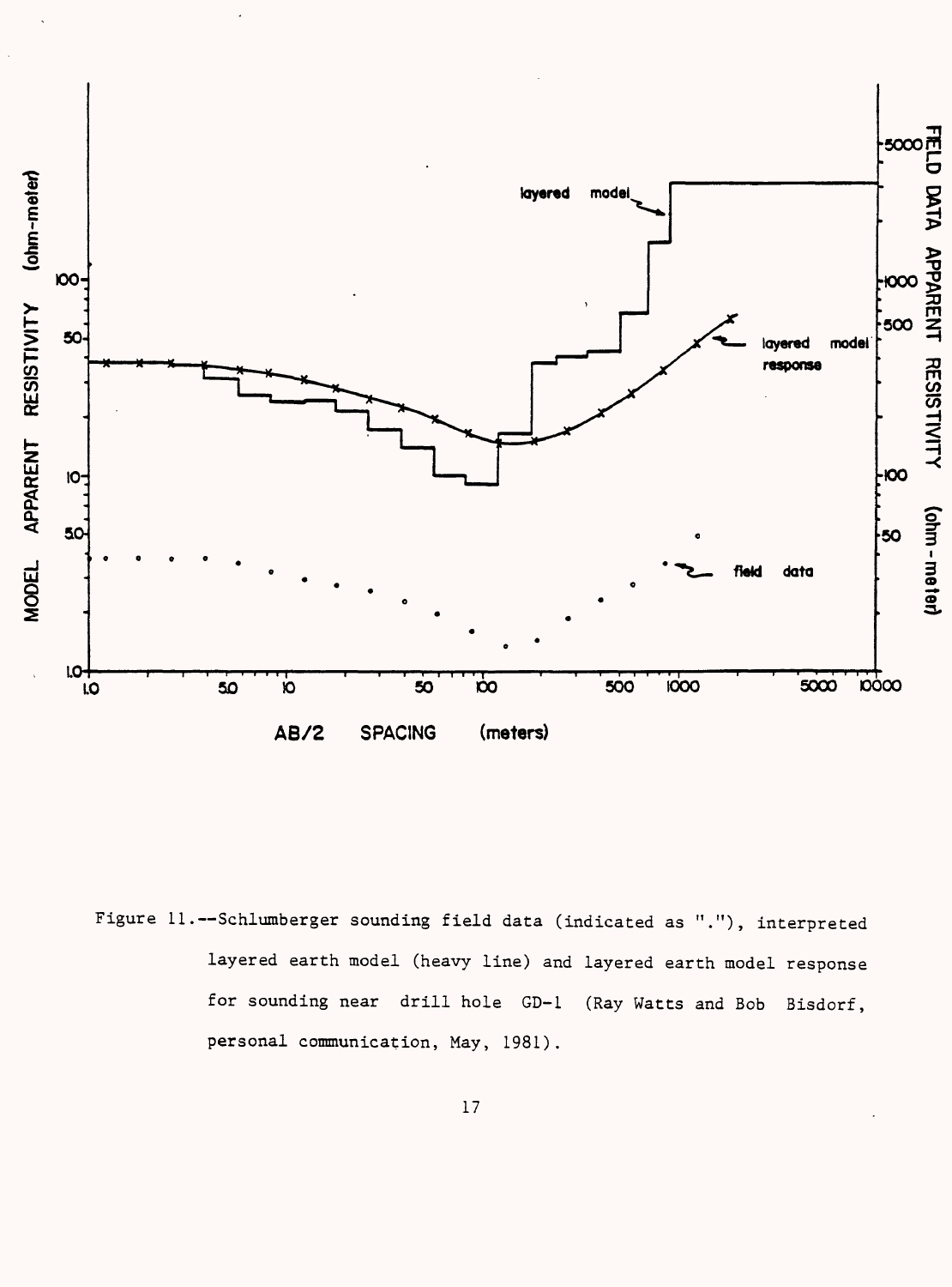

Figure 12.--Residual apparent resistivity contour map (field data-model response, in ohm-m) for source hole GD-1 with current source at a depth of 518 m.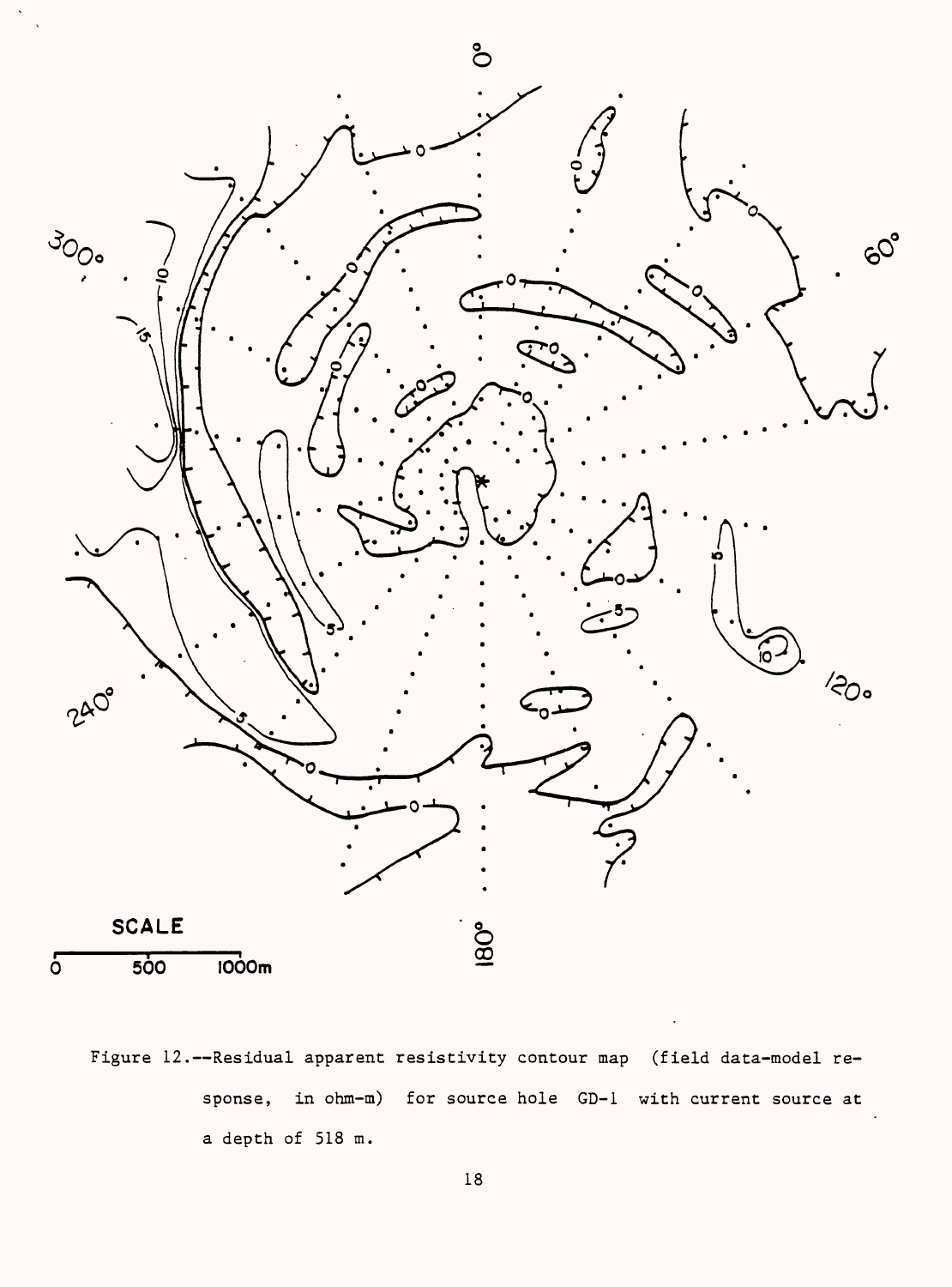

Figure 13.--Residual apparent resistivity contour map (field data-model response, in ohm-m) for source hole GD-1 with current source at a depth of 762 m.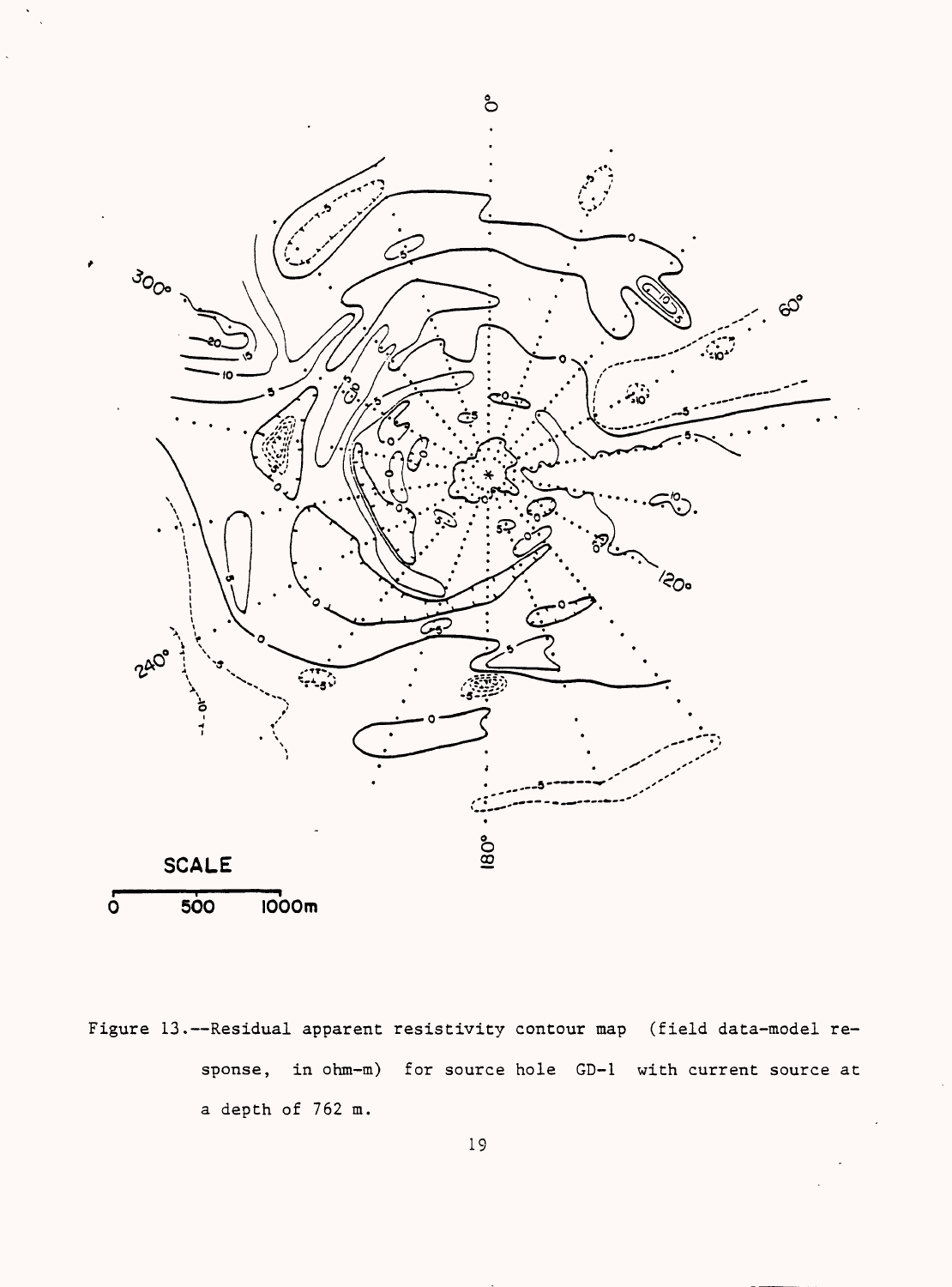

Figure 14.--Residual apparent resistivity contour map (field data-model response, in ohm-m) for source hole GD-1 with current source at a depth of 1524 m.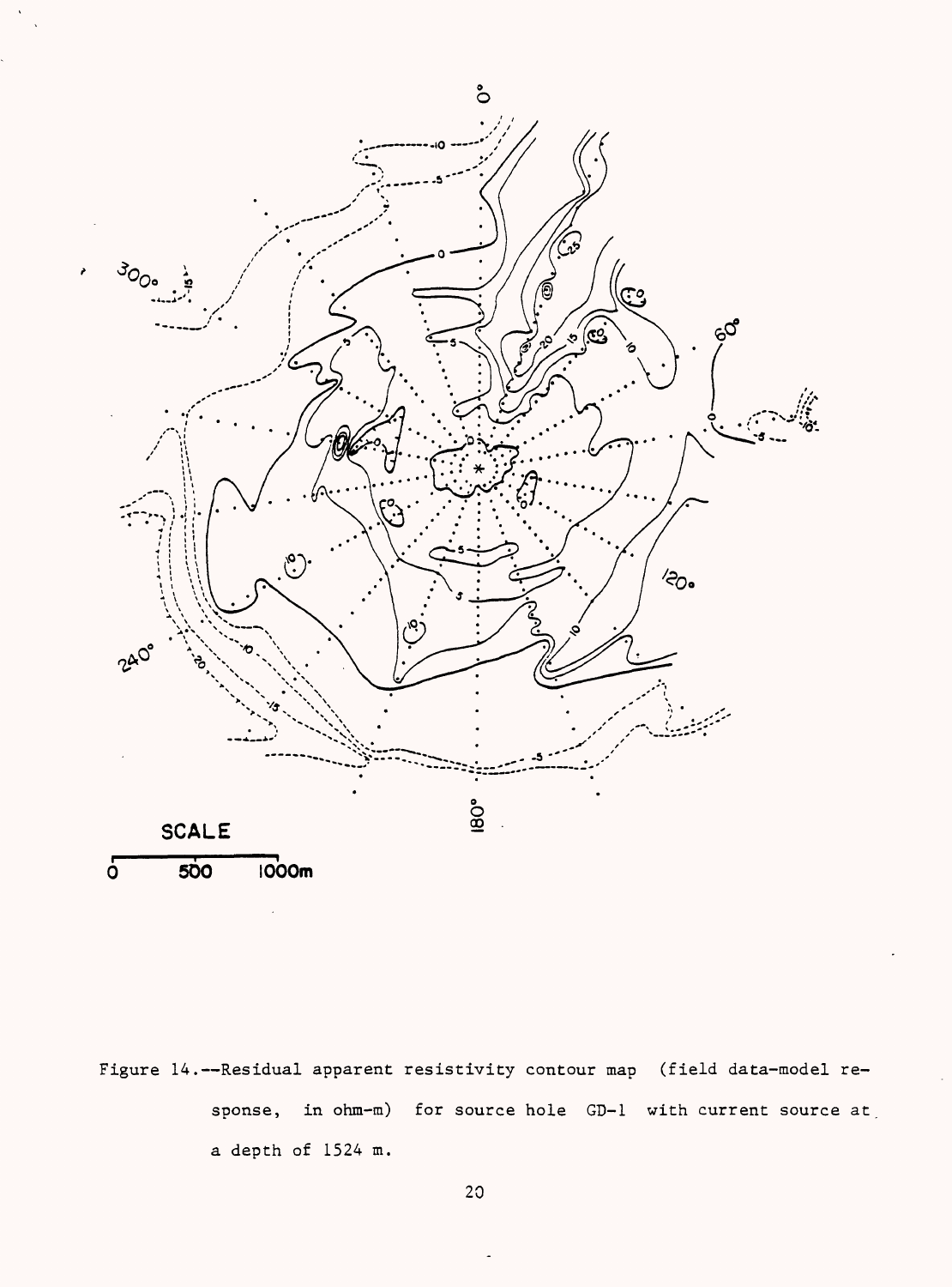

Figure 15.--Resistivity subtraction-reduction contour map for source depths of 518 m and 762 m. Contour values are computed by subtracting the apparent resistivity values for the 762 m source depth from the 518 m source depth. Contour values are in ohm-m.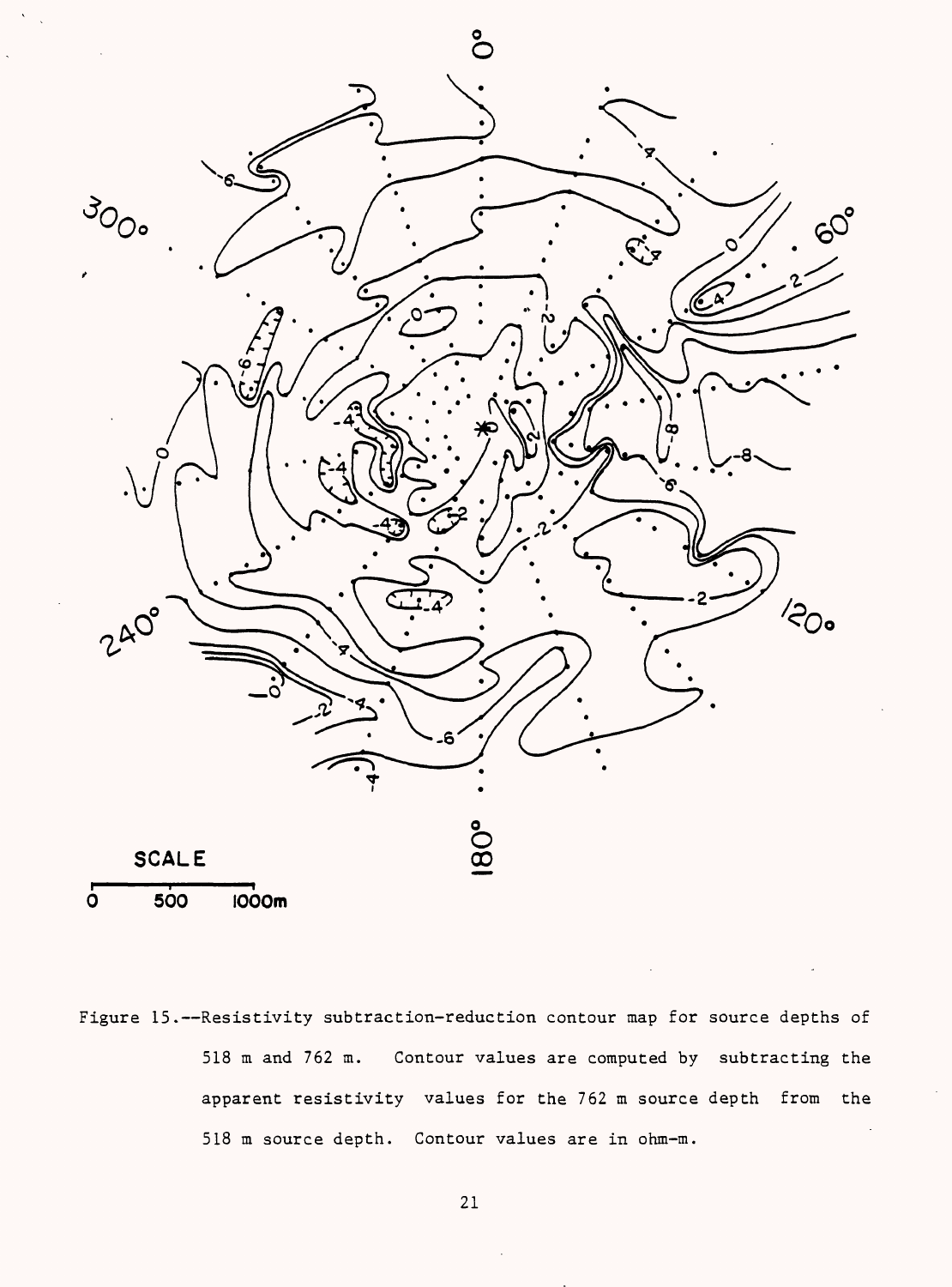

Figure 16.--Resistivity subtraction-reduction map for source depths of 762 m and 1524 m. Contour values are computed by subtracting the apparent resistivity values for the 1524 m source depth from the 762m source depth. Contour values are in ohm-m.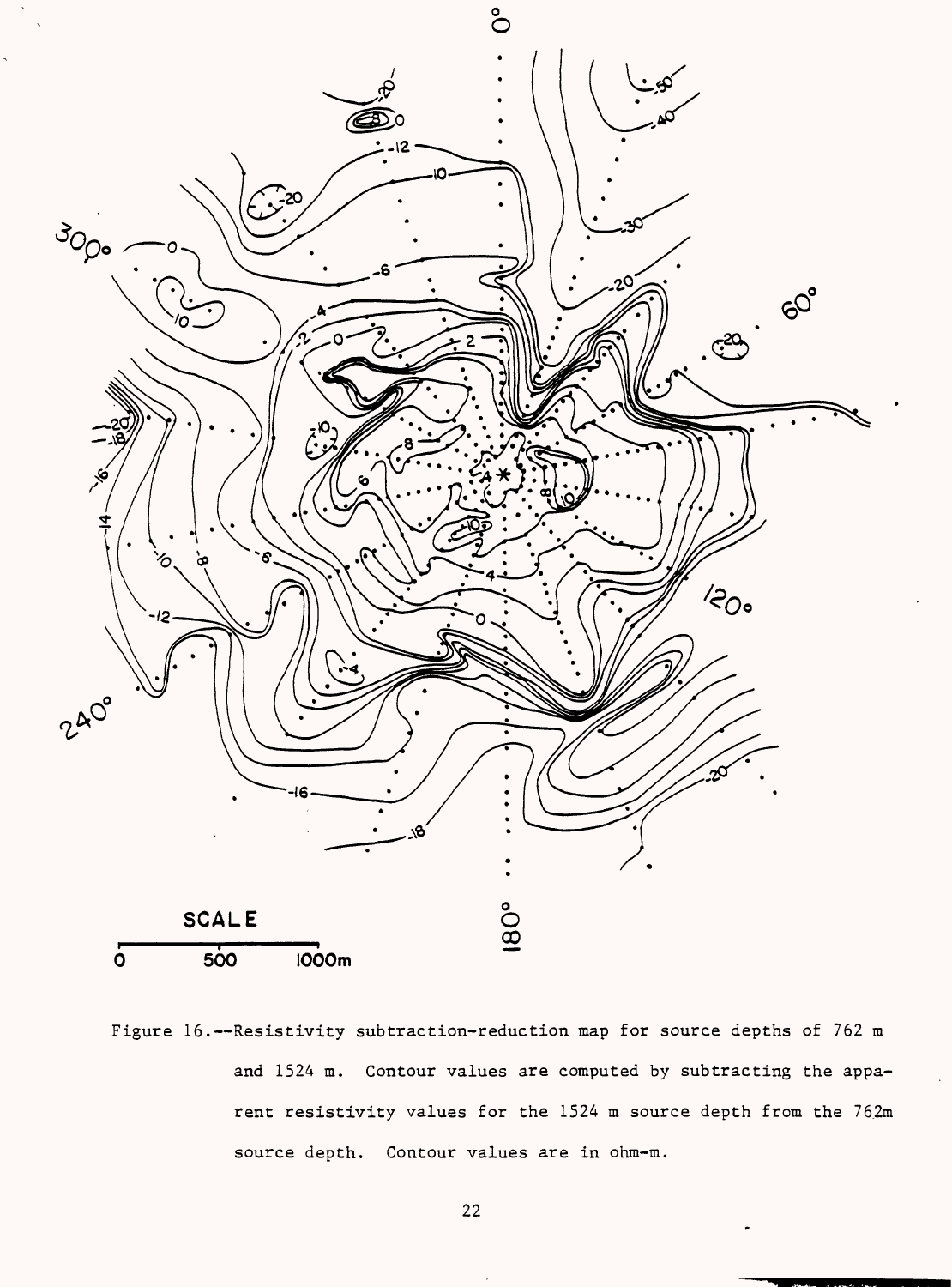salt, and the resulting surface measurements are primarily influenced by the same shallow sedimentary geoelectric section. In contrast, the geoelectric section between the 762 m and 1524 m source depths includes several high resistivity salt layers and low resistivity interbed zones. The subtractionreduction for the 762 m and 1524 m source depths (figure 16) shows a variety of anomalous zones? Most of the anomalies in figure 16 are negative (higher resistivity for the lower zone) and may indicate variations in the salt thickness. The most prominent of these anomalies is a trough-like anomaly trending along the 20<sup>0</sup> line. A possible extension of this anomaly may also be present along the 220<sup>0</sup> line. Another anomaly of note is present between the 120<sup>0</sup> and 180° lines. These anomalies will be discussed in the following summary interpretation.

# Summary interpretation

The data in figures 4 through 16 represent two distinct geoelectric zones: (1) the low resistivity geoelectric section above the salt layers (for source depths of 518 m and 762 m), and (2) the geoelectric section including the salt layers (for a source depth of 1524 m). The electric field maps for the current source pole above the salt-interbed layers (figures 4 and 5) illustrate a nearly circumferential contour pattern. An exception to this pattern occurs approximately along the 120<sup>0</sup>-300<sup>0</sup> profile lines, where breaks in the contour pattern occurs for both the 518 m source depth (figure 4) and the 762 m source depth (figure 5). This anomaly is accentuated along the  $300^{\circ}$ line on the apparent resistivity maps shown in figures 7 and 8, and is also present along the 120<sup>0</sup> line for the 762 m source. These anomalies are not as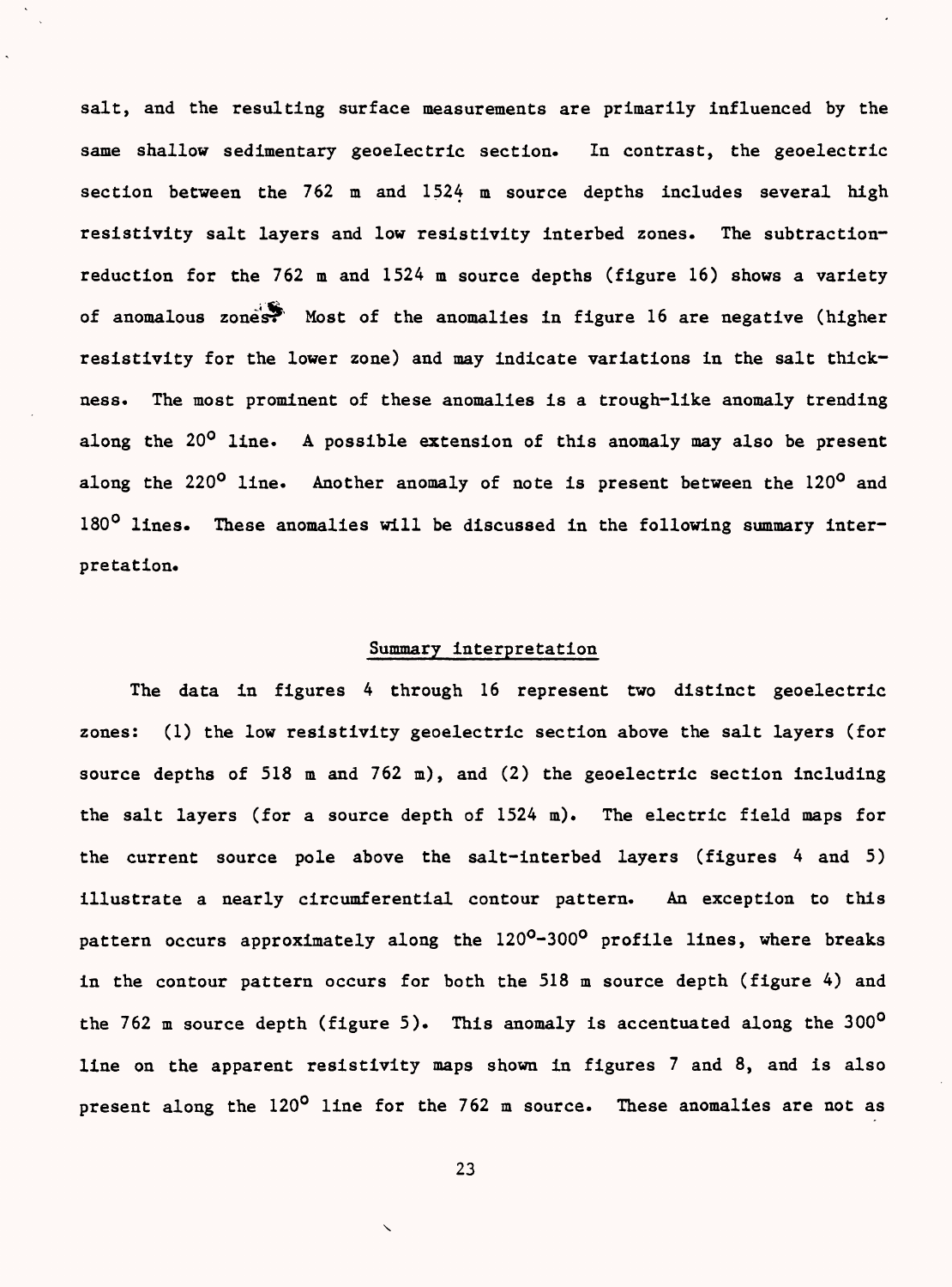pronounced on the electric field map (figure 6) or the apparent resistivity map (figure 9) for the 1524 m source depth. Variations in the circumferential apparent resistivity contour pattern are present for the 518 m and 762 m source depth maps (figures 7 and 8). Hite (personal communication) suggests that these anomalies may be caused by permeability variations in the Cutter Formation.

A pronounced apparent resistivity anomaly is also present for each of the three sources (figures 7, 8, and 9) between the  $0^{\circ}$  and  $40^{\circ}$  lines. There is some indication that these high resistivity anomalies may also be present for the shallow sources (figures 7 and 8) along the  $340^{\circ}$ ,  $0^{\circ}$ ,  $20^{\circ}$ ,  $40^{\circ}$ , and  $60^{\circ}$ lines.

The resistivity subtraction-reduction, shown in figures 15 and 16, suggests the presence of a high resistivity zone along the 300<sup>0</sup> line at station distances away from GD-1 between 1500 and 2000 m from the source. This anomaly is not present for stations close to the source when the two sources above the salt are subtracted (figure 15), but is very much in evidence for stations greater than 1500 m from drill hole GD-1 when the deeper source is subtracted from the shallower source (figure 16). The source of the resistivity anomaly may be near the upper salt in the section and may represent a localized increase in thickness, or an upwelling of the salt. Unfortunately the extension of line 300<sup>o</sup> (line 120<sup>o</sup>) was terminated because of steep topography. However, contours along lines  $80^{\circ}$  and  $140^{\circ}$  for the deep source (figure 9) and the subtraction-reduction (figure 16) suggests the presence of an anomalous zone beyond the recorded data along the 120° line.

The position of resistivity anomalies (figures 7, 8, and 9) along lines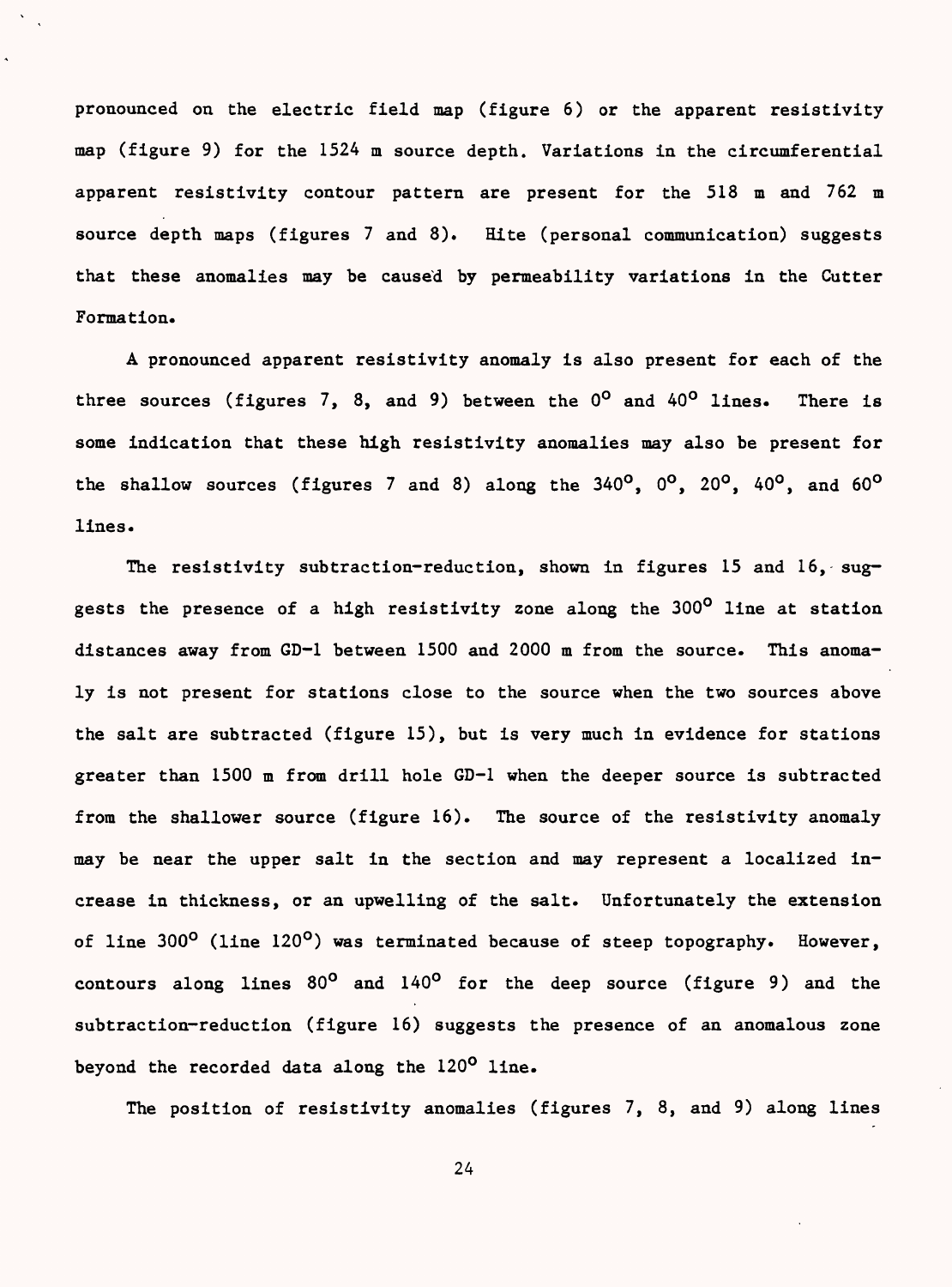$0^0$ -to-80<sup>0</sup> vary for each of the source depths but the trend of all of these anomalies is NE-SW. The subtraction-reduction contour maps show a shallow resistivity high along the  $60^{\circ}$  line (figure 15) and a deeper resistivity low along the 20<sup>0</sup> line (figure 16). It is possible that this complex anomaly pattern shown by the resistivity and subtraction-reduction measurements represents localized folding in the salt layers that it extends into the shallow sediments above the salt.

The major circumferential resistivity contours around GD-1 are not radially symmetric. The contour spacing in figures 8 and 9 is slightly broader to the northwest, suggesting a general north-northwest dip of the high resistivity salt layers. However, thinning of the beds could produce the same general resistivity contour pattern.

# Conclusions

The hole-to-surface resistivity measurements presented in this paper were not made under ideal conditions. The current source was in a hole containing conductive fluid, which made it impossible to assume perfect point-source conditions and make a quantitative interpretation of the data. Also, the line spacing of 20<sup>0</sup> makes it difficult to define small anomalies away from the source hole. Future studies should include measurements made along lines spaced at 10<sup>o</sup> intervals.

In spite of the adverse source conditions and the sparse measurement spacing, these data do provide a good qualitative insight into the nature of the geoelectric section. The geoelectric section is not perfectly layered and appears to dip to the northwest. In addition, variations in resistivity indicate the presence of localized changes that may represent folding or thickening of the salt layers. These resistivity anomalies are particularly evident on the 300o line, and the line interval from Oo-to-80o.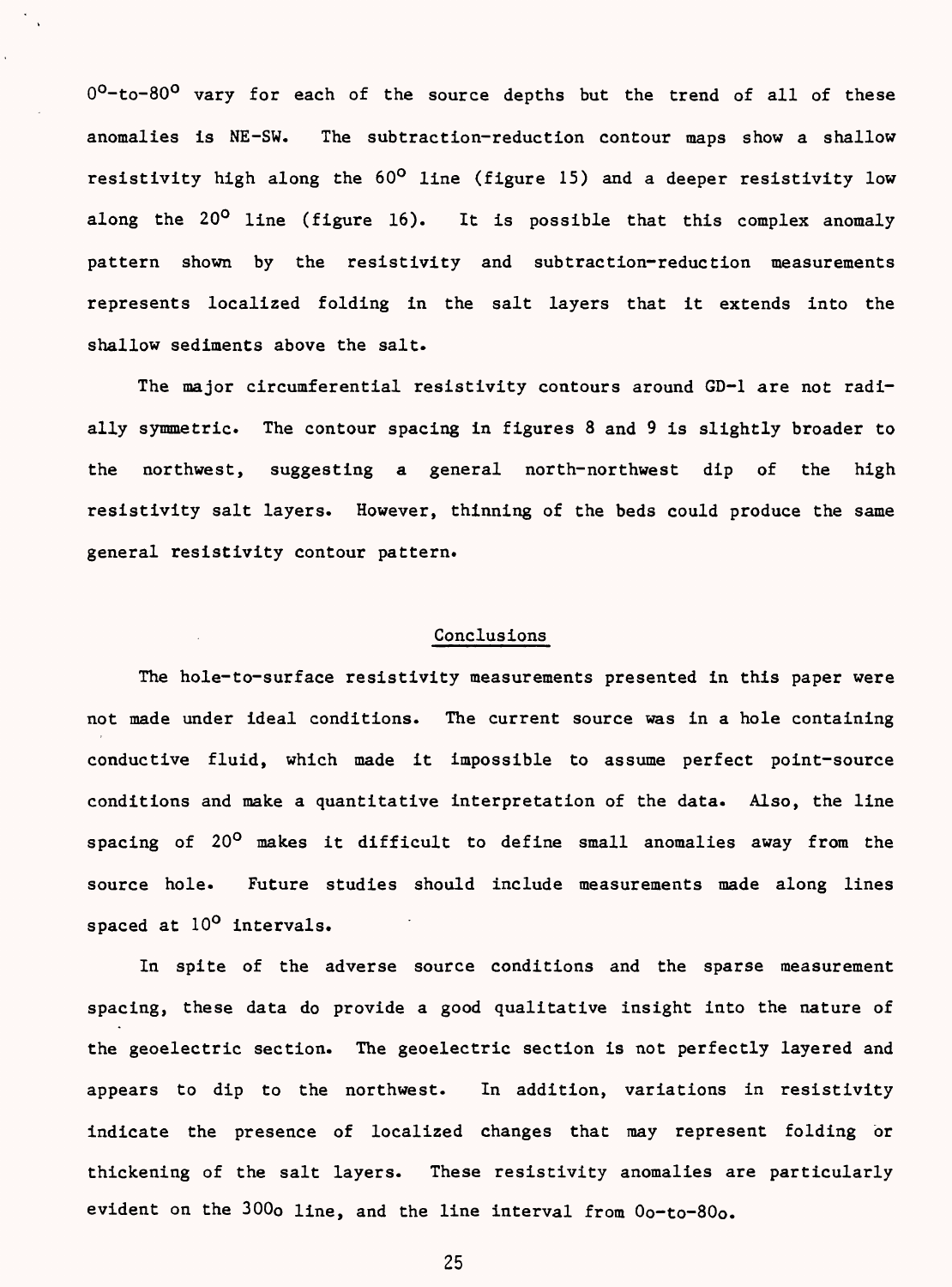# References

- Alfano, Luigi, 1962, Geoelectrical prospecting with underground electrodes: Geophys. Prosp., v. 10, no. 3, p. 290-303.
- Daniels, J. J., 1977, Three dimensional resistivity and induced polarization modeling using buried electrodes: Geophysics, v. 42, no. 5, p. 1006- 1019.
- Daniels, J. J., 1978, Interpretation of buried electrode resistivity data using a layered earth model: Geophysics, v. 43, no. 5, p. 988-1001.
- Daniels, J. J., (in press), Hole-to-surface resistivity measurements, submitted to Geophysics.
- Daniels, J. J., and Scott, J. H., 1980, Hole-to-surface resistivity measurements at Salt Valley, Utah: U.S. Geological Survey Open-File Report 80- 981.
- Merkel, R. H., and Alexander, S. S., 1971, Resistivity analysis for models of a sphere in a halfspace with buried current sources: Geophys. Prosp., v. 19, no. 4, p. 640-651.
- Snyder, D. D., and Merkel, R. M., 1973, Analytic models for the interpretation of electrical surveys using buried current electrodes: Geophysics, v. 38, p. 513-529.